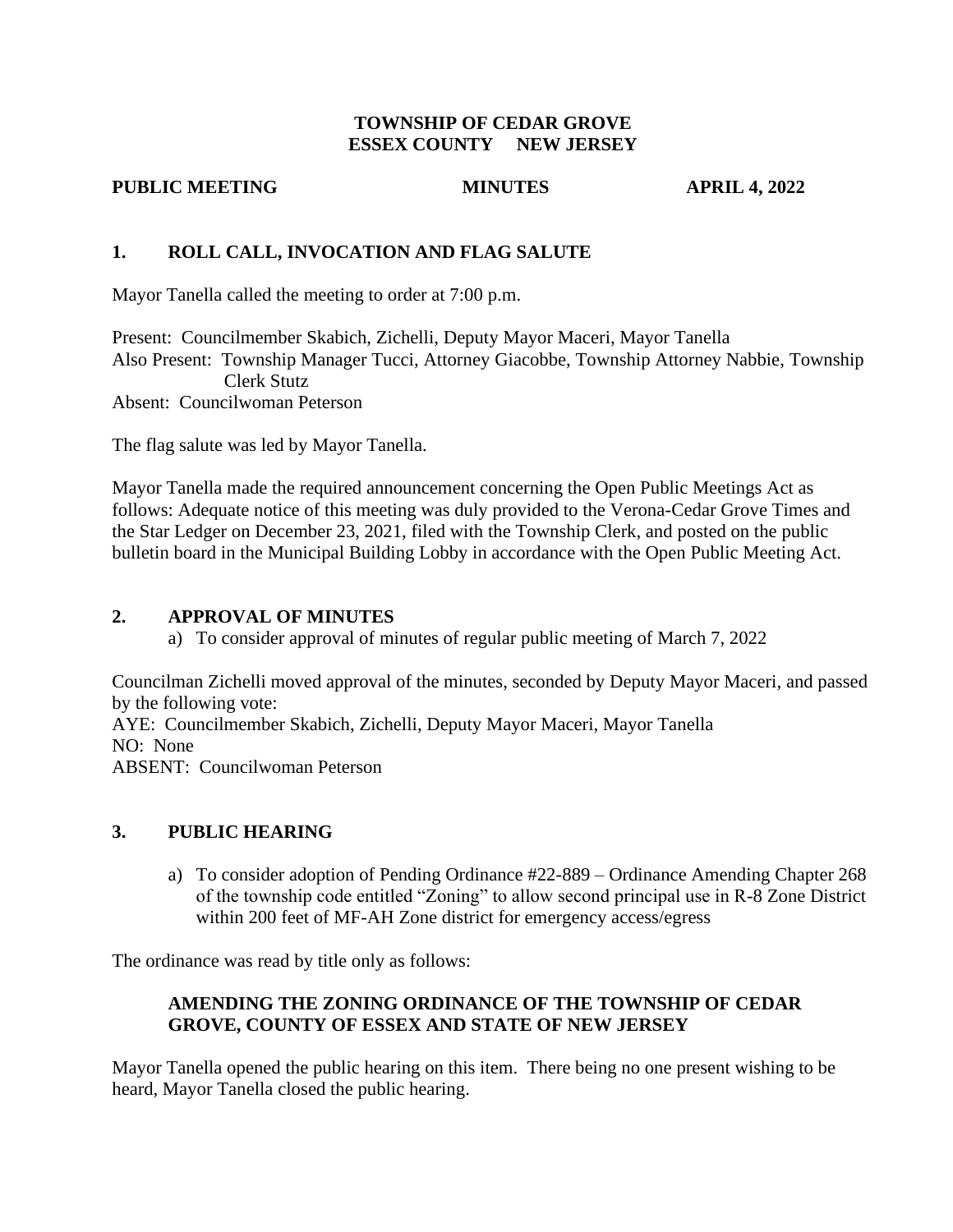Deputy Mayor Maceri moved that the ordinance be adopted at second reading, published in the Verona-Cedar Grove Times as a passed ordinance to take effect as prescribed by law, seconded by Councilwoman Skabich, and passed by the following vote: AYE: Councilwoman Skabich, Deputy Mayor Maceri, Mayor Tanella NO: None

ABSENT: Councilwoman Peterson

ABSTAIN: Councilman Zichelli

# **4. MEETING OPEN TO RESIDENTS OF THE TOWNSHIP WISHING TO BE HEARD ON ANY ITEM ON THE AGENDA**

Mayor Tanella opened this portion of the meeting to anyone wishing to be heard on any item on the agenda.

Michael Kraynanski; 32 Old Orchard Ct. – Mr. Kraynanski voiced concern regarding the financial impact of Pending Ordinance #22-890, specifically the addition of a second captain position. Mr. Kraynanski requested the justification for additional captain. The Manager explained that increased and proposed residential development prompted a contract with The Ambrose Group (TAG), an outside agency to conduct an analysis of current Police Department table of organization and staffing levels and provide recommendations. Mr. Tucci addressed Mr. Kraynanski's inquiries regarding date of contract and report. The Manager further explained that the recommendations were based on calls for service data, (17% increase) and need for additional supervision for risk management purposes to minimize litigation potential from lawsuits related to supervision and training. Mr. Tucci also commented that the Township's Joint Insurance Fund reviewed the report and concurred with recommendations related to the pending ordinance. Mr. Kraynanski repeated financial impact concern with the proposed ordinance and commented that 10% of Police Department currently makes over \$200,000. Mr. Tucci stated that no police officer salary is over \$200,000. Mr. Kraynanski questioned the reason for Councilman Zichelli's recusal on 36 Cliffside Drive matters. Councilman Zichelli stated that his recusal is to avoid the appearance of a conflict of interest.

John Vera; 343 Little Falls Rd. – Mr. Vera referred to Ord. 22-889 on the agenda pertaining to Cliffside Drive redevelopment and commented that he has not been provided the opportunity to see drawings or plan changes. Mr. Vera expressed concern regarding the previous existence of a private swim club on the property. There was discussion of the required notification to affected property owners concerning the redevelopment application and the pending ordinance and confirmation that Mr. Vera is an affected property owner who would have received such notice.

Robert O'Toole; 3 Old Orchard Ct. – Mr. O'Toole raised concerns regarding redevelopment of Cliffside Drive property. Attorney Giacobbe explained that the redevelopment project is the result of the Township's constitutional obligation to provide affordable housing which was processed through Court proceedings. Attorney Giacobbe provided a lengthy explanation regarding affordable housing obligations. Mr. Tucci responded to Mr. O'Toole's inquiry concerning the identity of developer. Mr. O'Toole expressed his objections and concerns to the proposed project.

There being no one else present wishing to be heard, Mayor Tanella closed this portion of the meeting.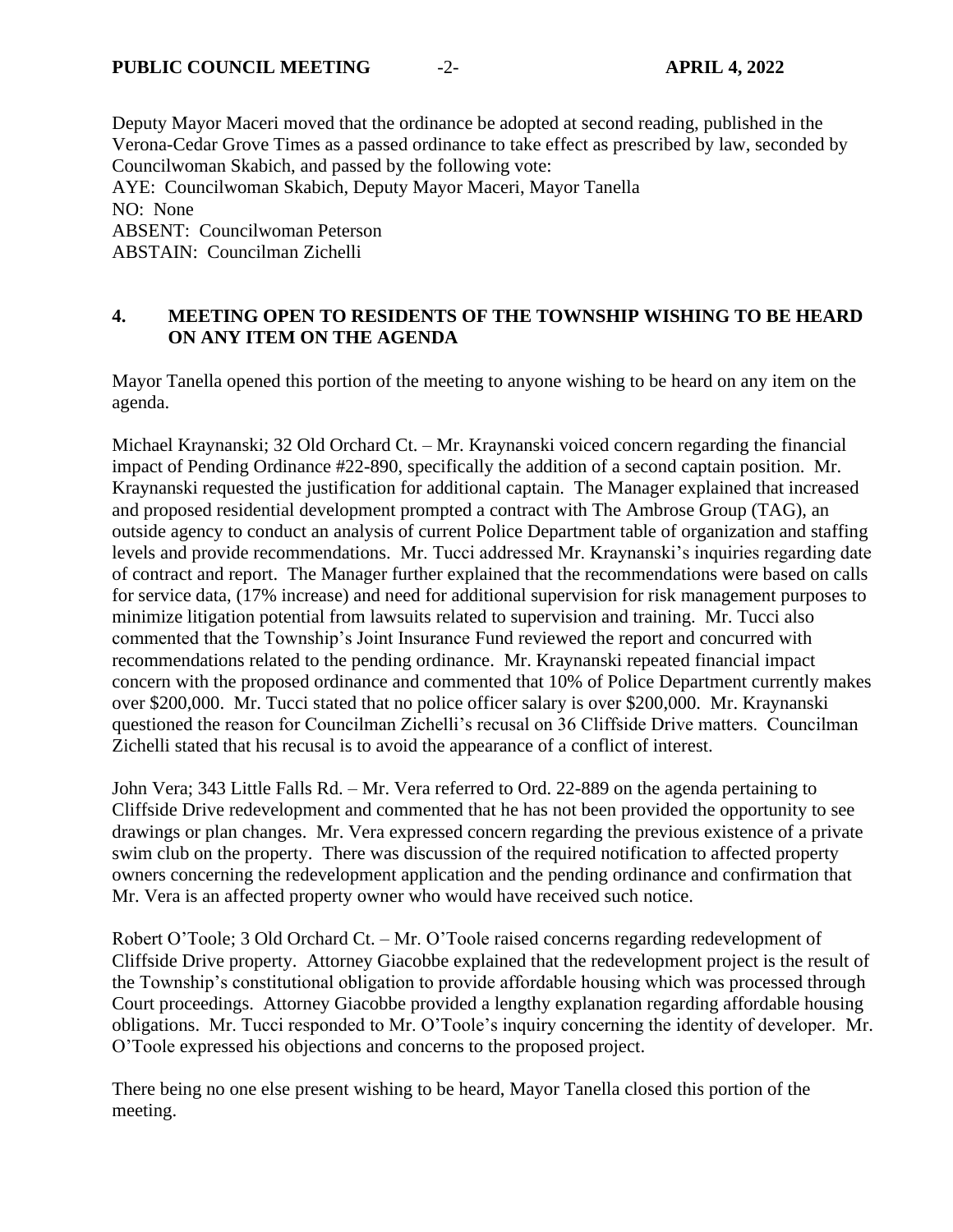## **PUBLIC COUNCIL MEETING** -3- **APRIL 4, 2022**

# **5. REPORTS OF TOWNSHIP OFFICIALS**

- a) Township Manager No report
- b) Township Clerk No report
- c) Township Attorney Attorney Giacobbe provided an explanation of the PILOT program related to the recently developed Hilltop property, the difference in allocation of PILOT funds vs. property taxes, and the Governing Body's decision to provide a portion of the funds to the Board of Education, though there is no obligation to do so. Attorney Giacobbe stated that the Governing Body and School Board worked collaboratively to determine the distribution amount and explained the methodology employed; per pupil cost to educate a student in the district multiplied by number of students enrolled in the district from the Hilltop development in the 20-21 school year. Attorney Giacobbe noted that the Council relied on data obtained from the Board of Education as to number of Hilltop-generated students enrolled in the district in the 20-21 school year, number of students placed out of district and cost to educate, plus associated transportation costs to determine the monetary amount of \$1.2 million dollars annually. Attorney Giacobbe stated that payment to the Board is to commence 7/1/2022, distributed in quarterly installments for 25 years. Attorney Giacobbe additionally commented that the school district's enrollment of students has remained static for the past 15 years and enrollment from Hilltop development has not increased the district total student enrollment. Attorney Giacobbe further advised that a shared revenue agreement has been sent to Board of Ed counsel for review and Board execution.

Mayor Tanella acknowledged the presence of Board of Education members and School Superintendent Grosso. Mayor Tanella invited Board members to comment and opened this portion of the meeting for comments or questions on this matter only.

Dawn Daura; President of CG Board of Education – Ms. Daura expressed appreciation of the Township Council's generosity and commitment to Township students. Ms. Daura commented that the Council's decision to provide PILOT money will enable the Board of Education to provide a more enriched education for the Township's students. Ms. Daura further commented that the collaborative relationship between the Council and Board of Ed also serves to benefit the students.

Anthony Grosso; Supt. CG Board of Education – Mr. Grosso also expressed appreciation for the Council's decision to provide PILOT money to the Board of Education and commended the Council for its commitment to the students of the Township. Mr. Grosso stated that the PILOT money provides the Board of Ed the ability to create and sustain new opportunities for Cedar Grove students. Mr. Grosso further commented that he looks forward to the collaborative relationship between the Council and Board of Ed that has developed and additional opportunities to work together for the benefit of the Township's students.

There being no one else wishing to be heard, Mayor Tanella closed this portion of the meeting. Attorney Giacobbe left the meeting at 7:45 p.m. Township Attorney Nabbie took her seat on the dais upon Attorney Giacobbe's departure..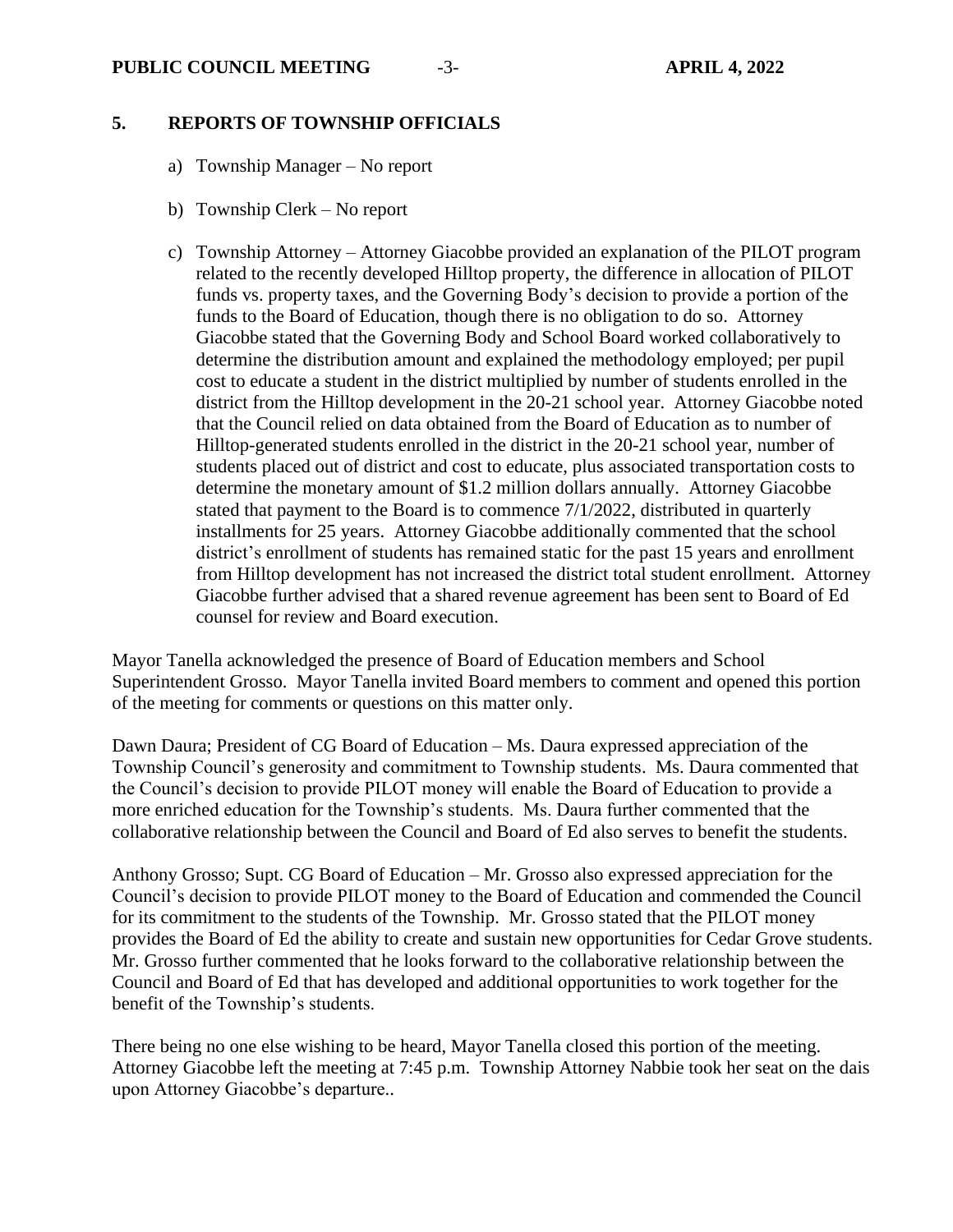d) Other Reports

Councilwoman Skabich - Councilwoman Skabich reported that she attended the CG Historical Society presentation by Phil and Jean Jaeger at the Library on the history of the Township.

Councilman Zichelli – Councilman Zichelli suggested that the CG Historical Society presentation offers an educational opportunity for Township students. Councilman Zichelli reported that he attended the annual Fire Department Installation dinner. Councilman Zichelli requested an executive session to discuss a personnel matter.

Deputy Mayor Maceri – No report

Mayor Tanella – Mayor Tanella requested an update o status of work performed by Essex County on W. Lindsley Rd. to address stormwater run-off.

## **6. NEW BUSINESS**

a) To consider introduction of Pending Ordinance #22-890 – Amending chapter 55 of the Township Code entitled "Police Department"

The clerk read the Ordinance by title only:

# **AN ORDINANCE AMENDING CHAPTER 55 OF THE CODE OF THE TOWNSHIP OF CEDAR GROVE, ENTITLED "POLICE DEPARTMENT."**

**WHEREAS**, pursuant to N.J.S.A. 40A:14-118, the governing body of a municipality is empowered to create and establish, as an executive and enforcement function of municipal government, a police department; and

**WHEREAS**, ordinances regulating police departments are subject to modification due to changing needs of a municipality and to enhance the efficiency and effectiveness of the operations of a police department; and

**WHEREAS**, the Township Council of the Township of Cedar Grove deems it to be in the best interests of the Township of Cedar Grove and the Township of Cedar Grove Police Department to amend the current ordinances regulating the Township of Cedar Grove Police Department.

**NOW, THEREFORE, BE IT ORDAINED** by the Township Council of the Township of Cedar Grove, as follows:

The Code of the Township of Cedar Grove, Chapter 55 entitled, "POLICE DEPARTMENT," is hereby amended as follows:

## **Section 1.**

Section  $55-1(A)(1)$  is deleted in its entirety with the following provision replacing it: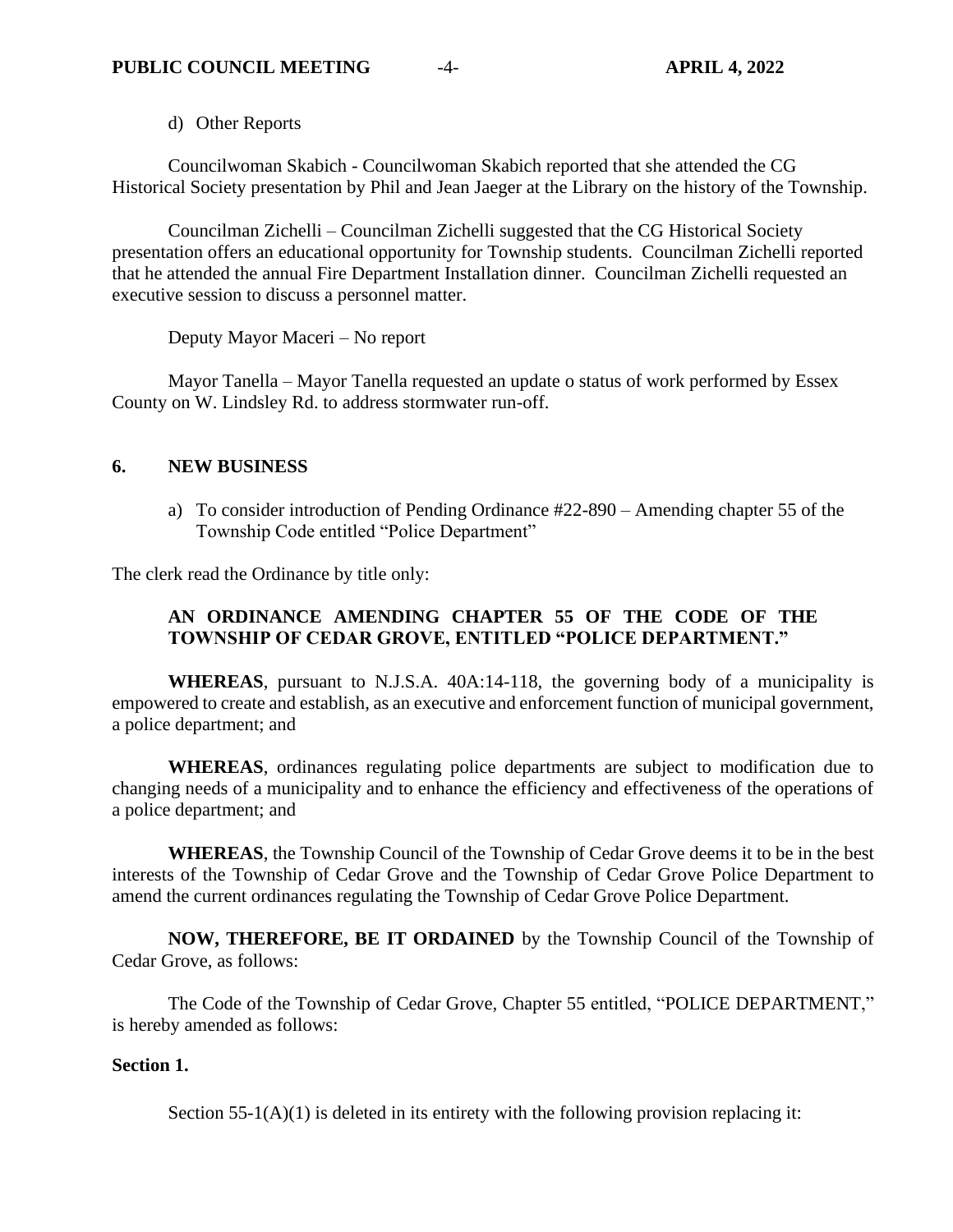(A) The Police Department of the Township heretofore established is hereby continued and shall consist of the following personnel:

> (1) In order of rank, one Chief of Police, two Captains, four Lieutenants, five Sergeants and 20 police patrol officers. Such appointees, following a satisfactory probationary period as set forth in § 52-23 of the Code of the Township of Cedar Grove, shall then become regular and permanent members of the Police Department as provided in N.J.S.A. 40:47.5.

## **Section 2**.

All ordinances of the Township of Cedar Grove which are inconsistent with the provisions of this Ordinance are hereby repealed as to the extent of such inconsistency.

# **Section 3.**

Should any section, clause, sentence, phrase or provision of this Ordinance be declared unconstitutional or invalid by a Court of competent jurisdiction, such decision shall not affect the remaining portions of this Ordinance.

# **Section 4.**

This Ordinance shall take effect upon final passage, adoption, and publication in the manner prescribed by law.

Councilwoman Skabich moved that Pending Ordinance #22-890 be passed at first reading, published in the Verona-Cedar Grove Times as a pending ordinance with a public hearing of May 2, 2022, seconded by Councilman Zichelli, and passed by the following vote: AYE: Councilmember Skabich, Zichelli, Deputy Mayor Maceri, Mayor Tanella NO: None ABSENT: Councilwoman Peterson

b) To consider introduction of Pending Ordinance #22-891 – 2022 Salary Grades and Ranges, Wages and Fees of Unrepresented Employees

The clerk read the Ordinance by title only:

# **AN ORDINANCE FIXING SALARY GRADES AND RANGES, WAGES AND FEES OF THE OFFICERS AND EMPLOYEES OF THE TOWNSHIP OF CEDAR GROVE FOR FISCAL YEAR 2022.**

# BE IT ORDAINED BY THE TOWNSHIP COUNCIL OF THE TOWNSHIP OF CEDAR GROVE AS FOLLOWS:

Section 1. Unless heretofore created and established in the Township of Cedar Grove, the salary grades and ranges, wages and fees of all officers and employees of the Township of Cedar Grove shall be as follows: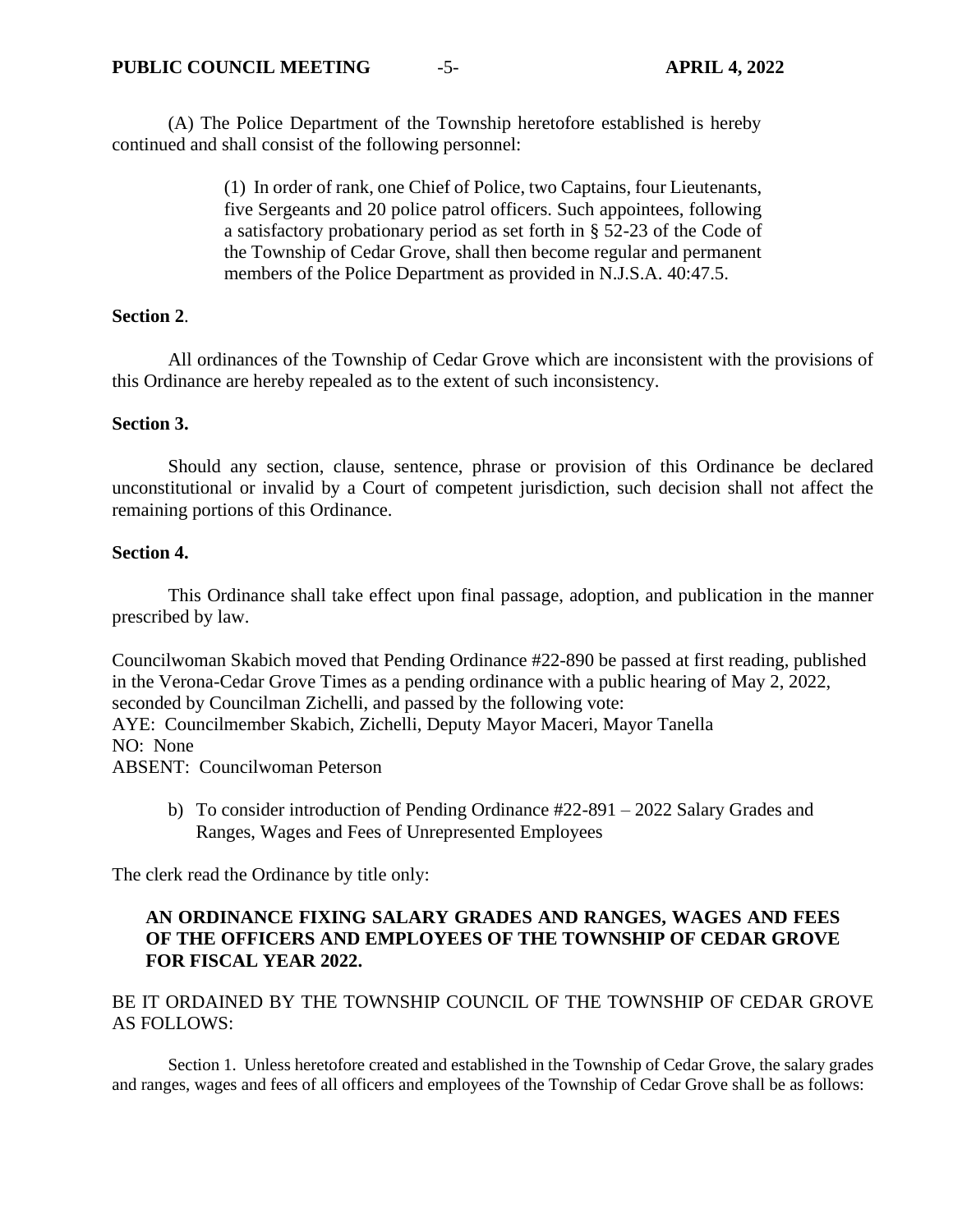# **GROUP I - SALARY GRADES**

| Grade          | <b>Position Classification</b>                                                                                                               | Minimum            | Maximum            |
|----------------|----------------------------------------------------------------------------------------------------------------------------------------------|--------------------|--------------------|
| 1              | <b>Clerical Assistant</b><br><b>Building Maintenance Worker</b>                                                                              | \$35,667.          | \$44,751.          |
| 3              | <b>Assistant to Township Clerk</b><br><b>Department Secretary</b><br><b>Accounting/Payroll Assistant</b><br><b>Recreation Coordinator</b>    | 39,010.            | 58,486.            |
| 4              | <b>Recreation Maintenance Worker</b>                                                                                                         | 40,964.            | 59,416.            |
| 5              | <b>Communications Operator</b><br>Deputy Court Clerk<br>Health/Welfare/Sr. Transportation<br>Planning/Zoning Coordinator                     | 44,065.            | 67,505.            |
| 8              | <b>Assistant Municipal Treasurer</b><br>Senior Recreation/Pool Coordinator<br>Records Clerk - Police                                         | 50,439.            | 77,891.            |
| 9              | <b>Administrative Secretary</b><br>Municipal Court Administrator<br><b>Tax Collector Coordinator</b><br><b>Assistant Recreation Director</b> | 56,822.            | 84,320.            |
| 10             | <b>Construction Official</b><br>Dir. of Assessments/Tax Assessor<br>Director of Recreation                                                   | 68,121.            | 101,203.           |
| 11             | Director of Finance/Tax Collector /CMFO                                                                                                      | 85,593.            | 167,694.           |
|                |                                                                                                                                              | <b>MINIMUM</b>     | <b>MAXIMUM</b>     |
| $L-2$          | Library Assistant                                                                                                                            | 18,717.            | 47,540.            |
| $L-3$<br>$L-4$ | <b>Technical Library Assistant</b><br>Senior Library Assistant                                                                               | 23,655.<br>28,387. | 51,411.            |
| $L-5$          | Principal Library Assistant/Adm. Services                                                                                                    | 31,936.            | 56,682.<br>61,957. |
| $L-6$          | <b>Supervising Library Assistant</b>                                                                                                         | 34,302.            | 69,865.            |
| $L-7$          | <b>Library Specialist</b>                                                                                                                    | 36,667.            | 75,107.            |
| $L-8$          | Children's Librarian                                                                                                                         | 41,399.            | 79,091.            |
| $L-9$          | Senior Children's Librarian                                                                                                                  | 44,947.            | 85,790.            |
| $L-10$         | Supervising Librarian                                                                                                                        | 50,971.            | 93,697.            |
| $L-11$         | <b>Library Director</b>                                                                                                                      | 66,237.            | 113,727.           |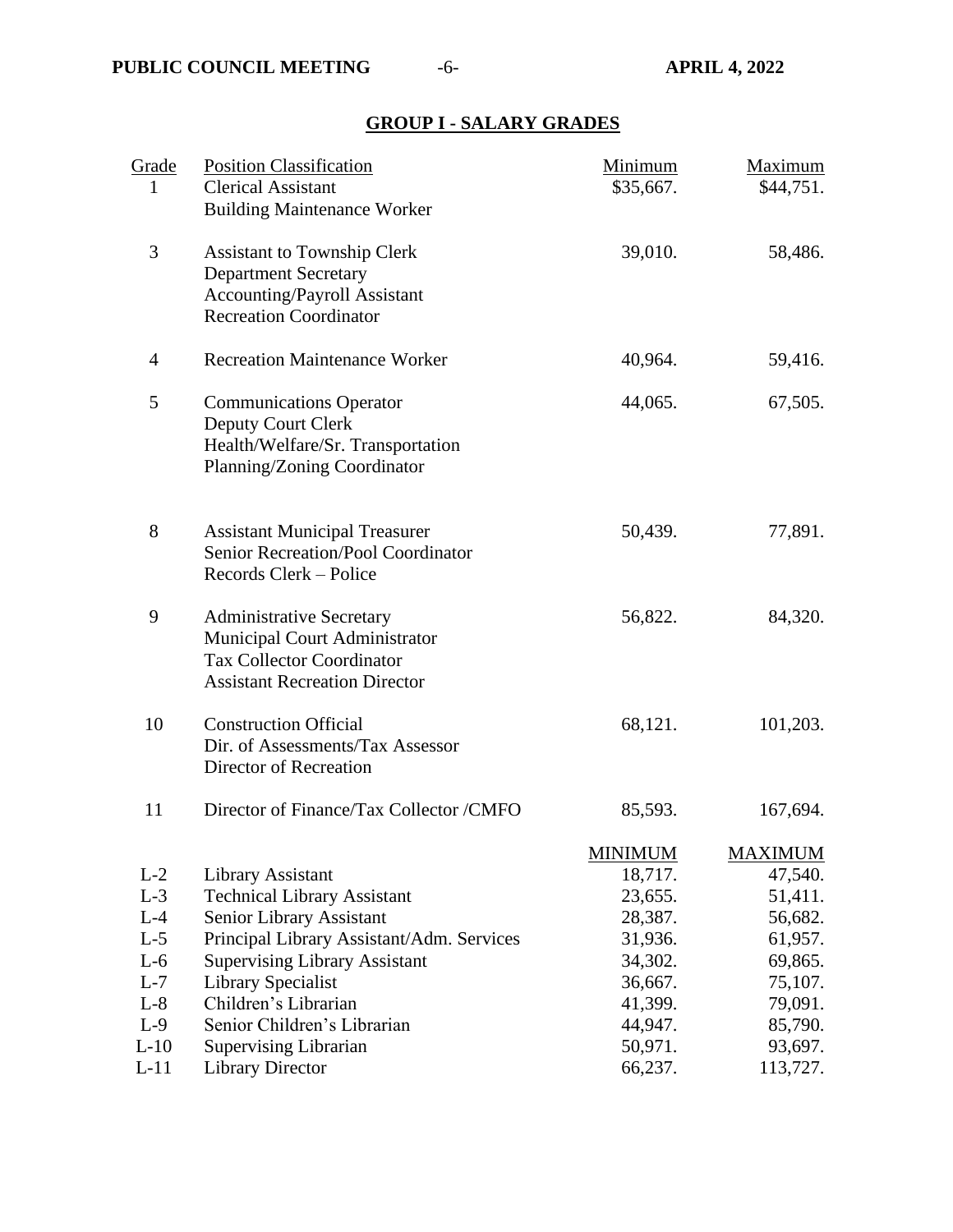| Group II – Fixed Salaries and Fees  |                                          |  |  |
|-------------------------------------|------------------------------------------|--|--|
| Township Clerk                      | \$99,607./year                           |  |  |
| <b>Township Manager</b>             | 207,624./year                            |  |  |
| <b>Municipal Court Judge</b>        | 43,870./year                             |  |  |
| <b>Township Attorney</b>            | $33,016$ ./year – Non-retainer \$175./hr |  |  |
| <b>Electrical Sub-Code Official</b> | $23,109$ ./year                          |  |  |
| Plumbing Sub-Code Official          | $23,109$ ./year                          |  |  |
| Prosecutor                          | 387./session                             |  |  |
| <b>Public Defender</b>              | 277./session                             |  |  |
| <b>Planning Board Attorney</b>      | 223./session                             |  |  |
| Zoning board Attorney               | 267./session                             |  |  |

## Group III – Part-Time Hourly

| <b>Position Classification</b>          | Minimum | Maximum |
|-----------------------------------------|---------|---------|
| Clerk Typist                            | \$15.00 | \$15.00 |
| Life Guards                             | 11.90   | 15.00   |
| <b>School Traffic Guards</b>            | 15.45   | 17.07   |
| <b>Public Health Nurse</b>              |         | 23.31   |
| <b>Public Health Nurse/School Nurse</b> |         | 31.44   |
| Municipal Alliance Coordinator          |         | 15.50   |
| <b>Bus Driver</b>                       | 15.45   | 21.33   |
| <b>Recreation Supervisor</b>            | 11.90   | 15.00   |
| <b>Recreation Leader</b>                | 11.90   | 15.00   |
| Pool Maintenance Worker                 | 11.90   | 15.00   |
| <b>Recreation Maintenance Worker</b>    | 1190    | 15.00   |
| <b>Public Workers Helper</b>            | 11.90   | 15.00   |
| Shelver-Library                         | 11.90   | 15.00   |
| <b>Library Aides</b>                    | 15.00   | 15.00   |
| <b>Technical Library Asst.</b>          | 15.00   | 25.85   |
| Administrative/Computer Asst.           | 16.65   | 33.14   |
| Library Specialist                      | 18.43   | 36.33   |
| Senior Library Assistant                | 15.00   | 27.40   |
| Principal Library                       | 17.10   | 29.95   |
| <b>Violations Clerk</b>                 | 16.24   | 20.71   |

Section 2. The Township Council shall, by Resolution, and in accordance with labor contracts, fix the salary of each officer and employee within the salary range as set forth in Section 1 of the Ordinance.

Section 3. This Ordinance shall take effect twenty (20) days after the first publication after passage pursuant to law. When adopted, the provisions of Section 1 shall be retroactive to January 1, 2022 and shall be deemed to have taken effect as of that date.

Councilman Zichelli moved that Pending Ordinance #22-891 be passed at first reading, published in the Verona-Cedar Grove Times as a pending ordinance with a public hearing of May 2, 2022, seconded by Deputy Mayor Maceri, and passed by the following vote: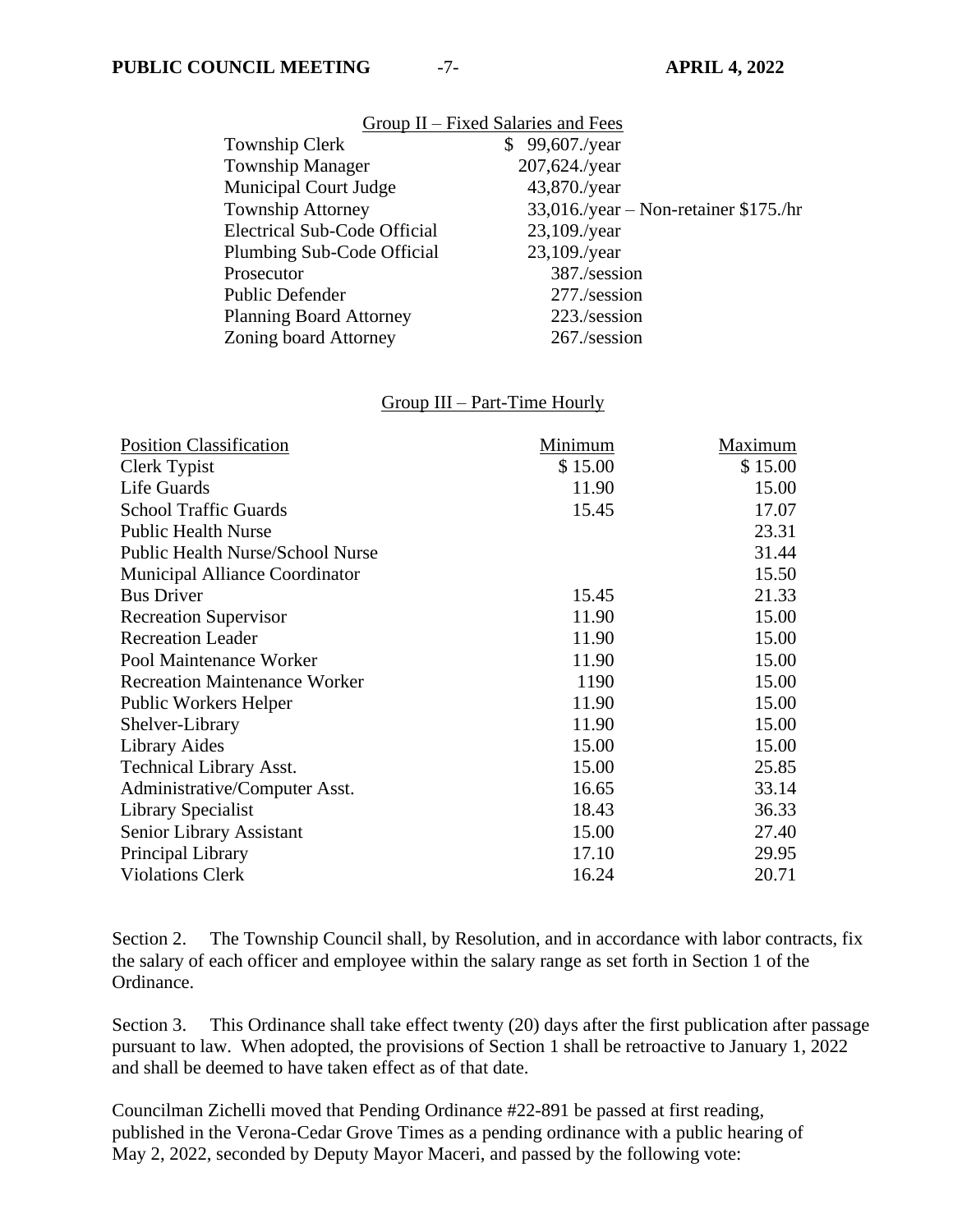AYE: Councilmember Skabich, Zichelli, Deputy Mayor Maceri, Mayor Tanella NO: None ABSENT: Councilwoman Peterson

c) To consider introduction of Pending Bond Ordinance #22-892 – Various General Improvements

The clerk read the Ordinance by title only:

#### **BOND ORDINANCE AUTHORIZING VARIOUS GENERAL IMPROVEMENTS IN AND FOR THE TOWNSHIP OF CEDAR GROVE, IN THE COUNTY OF ESSEX, NEW JERSEY, APPROPRIATING \$1,725,000 THEREFORE AND AUTHORIZING THE ISSUANCE OF \$1,033,000 BONDS OR NOTES TO FINANCE PART OF THE COST THEREOF.**

BE IT ORDAINED, BY THE TOWNSHIP COUNCIL OF THE TOWNSHIP OF CEDAR GROVE, IN THE COUNTY OF ESSEX, NEW JERSEY (not less than two-thirds of all members thereof affirmatively concurring) AS FOLLOWS:

#### SECTION 1:

The improvement described in Section 3 of this Bond Ordinance (the "Improvement") is hereby authorized to be undertaken by the Township of Cedar Grove, in the County of Essex, New Jersey (the "Township") as a general improvement. For the said Improvement there is hereby appropriated the amount of \$1,725,000. Such sum includes (a) \$290,000 expected to be received as a grant from the Department of Transportation in connection with the improvement described in Section  $3(a)(21)$ ; (b) \$350,000 expected to be received as a grant from the Department of Transportation in connection with the improvement described in Section 3(a)(28); and (c) the sum of \$52,000 as the down payment (the "Down Payment") required by the Local Bond Law of the State of New Jersey, constituting Chapter 2 of Title 40A of the New Jersey Statutes, as amended and supplemented (the "Local Bond Law"). The Down Payment is now available by virtue of provision in one or more previously adopted budgets for down payments for capital improvement purposes.

#### SECTION 2:

In order to finance the additional cost of the Improvements not covered by application of the Down Payment, negotiable bonds of the Township are hereby authorized to be issued in the principal amount of \$1,033,000 pursuant to the provisions of the Local Bond Law (the "Bonds"). In anticipation of the issuance of the Bonds and to temporarily finance said improvements or purposes, negotiable bond anticipation notes of the Township are hereby authorized to be issued in the principal amount not exceeding \$1,033,000 pursuant to the provisions of the Local Bond Law (the "Bond Anticipation Notes" or "Notes").

#### SECTION 3:

(a) The Improvements authorized and the purposes for which obligations are to be issued, the estimated cost of each Improvement and the appropriation therefor, the estimated maximum amount of bonds or notes to be issued for each Improvement and the period of usefulness of each Improvement are as follows:

|                                          |                       | <b>Estimated Maximum</b> |                   |
|------------------------------------------|-----------------------|--------------------------|-------------------|
|                                          | Appropriation and     | Amount                   | Period of         |
| Improvements                             | <b>Estimated Cost</b> | of Bonds or Notes        | <b>Usefulness</b> |
| Acquisition of Police Conversion         | \$20,000              | 19.041                   | 5 Years           |
| including<br>equipment,<br>all<br>costs. |                       |                          |                   |
| improvements,<br>and/or<br>equipment     |                       |                          |                   |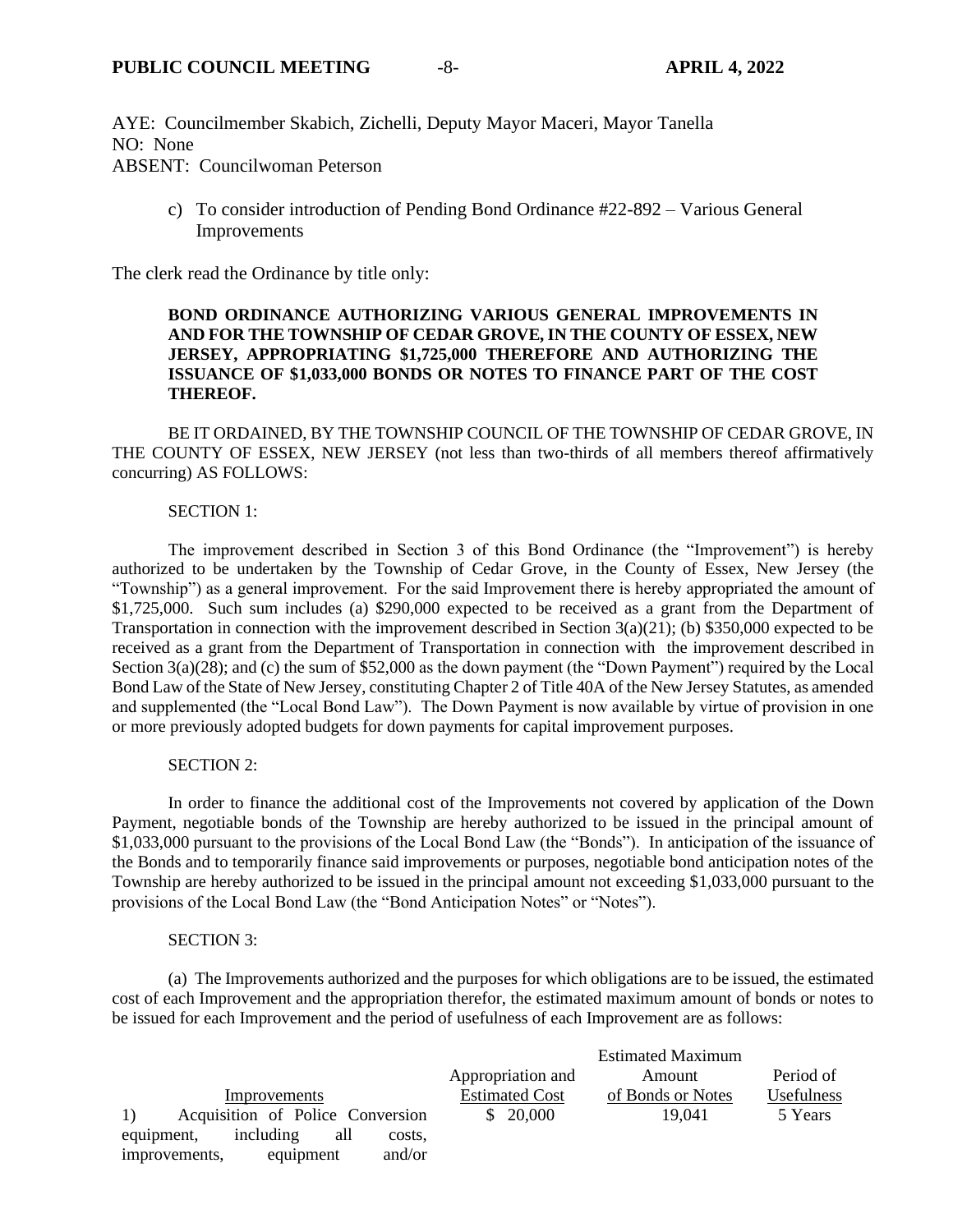| Improvements<br>appurtenances necessary therefore and/or<br>related thereto.                                                                                                                    | Appropriation and<br><b>Estimated Cost</b> | <b>Estimated Maximum</b><br>Amount<br>of Bonds or Notes | Period of<br>Usefulness |
|-------------------------------------------------------------------------------------------------------------------------------------------------------------------------------------------------|--------------------------------------------|---------------------------------------------------------|-------------------------|
| Road Overlay Program, including all<br>2)<br>costs, improvements, equipment<br>and/or<br>appurtenances necessary therefore and/or<br>related thereto.                                           | 200,000                                    | 190,430                                                 | 10 Years                |
| 3)<br>Acquisition of turf<br>management<br>including<br>all<br>equipment,<br>costs.<br>equipment<br>and/or<br>improvements,<br>appurtenances necessary therefore and/or<br>related thereto.     | 15,000                                     | 14,281                                                  | 15 Years                |
| Acquisition of dump truck for the<br>4)<br>Department of Public Works, including all<br>costs, improvements, equipment and/or<br>appurtenances necessary therefore and/or<br>related thereto.   | 70,000                                     | 66,645                                                  | 5 Years                 |
| Copier replacement, including all<br>5)<br>improvements, equipment and/or<br>costs,<br>appurtenances necessary therefore and/or<br>related thereto.                                             | 25,000                                     | 23,801                                                  | 5 Years                 |
| Acquisition of Fire Department<br>6)<br>equipment,<br>including<br>all costs,<br>safety<br>equipment<br>improvements,<br>and/or<br>appurtenances necessary therefore and/or<br>related thereto. | 8,000                                      | 7,616                                                   | 15 Years                |
| Tree Replanting Program, including<br>7)<br>all costs, improvements, equipment and/or<br>appurtenances necessary therefore and/or<br>related thereto.                                           | 40,000                                     | 38,082                                                  | 5 Years                 |
| 8)<br>Tax Maps upgrade, including all<br>improvements, equipment and/or<br>costs,<br>appurtenances necessary therefore and/or<br>related thereto.                                               | 40,000                                     | 38,082                                                  | 5 Years                 |
| 9)<br>Resurface Tennis Courts, including<br>all costs, improvements, equipment and/or<br>appurtenances necessary therefore and/or<br>related thereto.                                           | 32,000                                     | 30,466                                                  | 15 Years                |
| 10)<br>Curb and side-walk replacement<br>program, including all costs, improvements,<br>equipment and/or appurtenances necessary                                                                | 12,000                                     | 11,424                                                  | 10 Years                |

therefore and/or related thereto.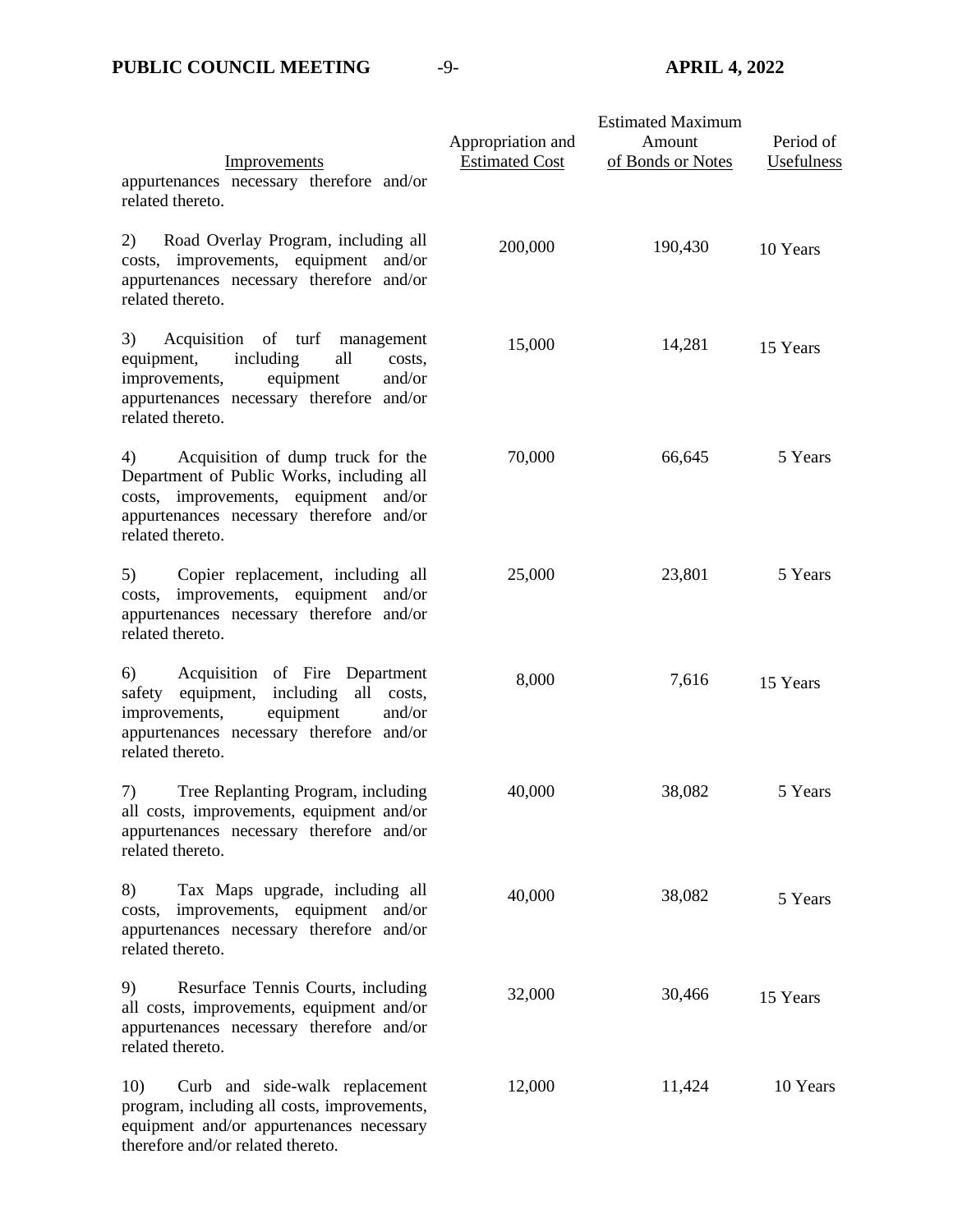related thereto.

|                                                                                                                                                                                                          |                                            | <b>Estimated Maximum</b>    |                         |
|----------------------------------------------------------------------------------------------------------------------------------------------------------------------------------------------------------|--------------------------------------------|-----------------------------|-------------------------|
| Improvements                                                                                                                                                                                             | Appropriation and<br><b>Estimated Cost</b> | Amount<br>of Bonds or Notes | Period of<br>Usefulness |
| Acquisition of Fire<br>11)<br>Department<br>including<br>all<br>tools,<br>costs.<br>rescue<br>equipment<br>and/or<br>improvements,<br>appurtenances necessary therefore and/or<br>related thereto.       | 80,000                                     | 76,165                      | 5 Years                 |
| Acquisition of Fire Department<br>12)<br>vehicle,<br>Chief<br>including<br>all<br>costs,<br>equipment<br>and/or<br>improvements,<br>appurtenances necessary therefore and/or<br>related thereto.         | 45,000                                     | 42,843                      | 5 Years                 |
| 13)<br>Acquisition of computer hardware<br>software,<br>including<br>all<br>and<br>costs.<br>equipment<br>and/or<br>improvements,<br>appurtenances necessary therefore and/or<br>related thereto.        | 12,000                                     | 11,424                      | 5 Years                 |
| 14)<br>Water<br>Storm<br>improvements,<br>all<br>improvements,<br>including<br>costs,<br>equipment and/or appurtenances necessary<br>therefore and/or related thereto.                                   | 25,000                                     | 23,801                      | 15 Years                |
| 15)<br>Peckman<br>River<br>improvements,<br>all<br>including<br>improvements,<br>costs,<br>equipment and/or appurtenances necessary<br>therefore and/or related thereto.                                 | 50,000                                     | 47,603                      | 15 Years                |
| 16)<br>Acquisition<br>of<br>Engineering<br>Department office furniture, including all<br>costs, improvements, equipment and/or<br>appurtenances necessary therefore and/or<br>related thereto.           | 12,500                                     | 11,900                      | 5 Years                 |
| Acquisition of air compressor for the<br>17)<br>Department of Public Works, including all<br>improvements, equipment<br>and/or<br>costs,<br>appurtenances necessary therefore and/or<br>related thereto. | 9,000                                      | 8,568                       | 5 Years                 |
| 18)<br>Acquisition of Police Department<br>weapons, including all costs, improvements,<br>equipment and/or appurtenances necessary<br>therefore and/or related thereto.                                  | 20,000                                     | 19,041                      | 5 Years                 |
| 19)<br>Installation of cameras<br>at the<br>Municipal Building, including all costs,<br>equipment<br>and/or<br>improvements,<br>appurtenances necessary therefore and/or                                 | 15,000                                     | 14,281                      | 5 Years                 |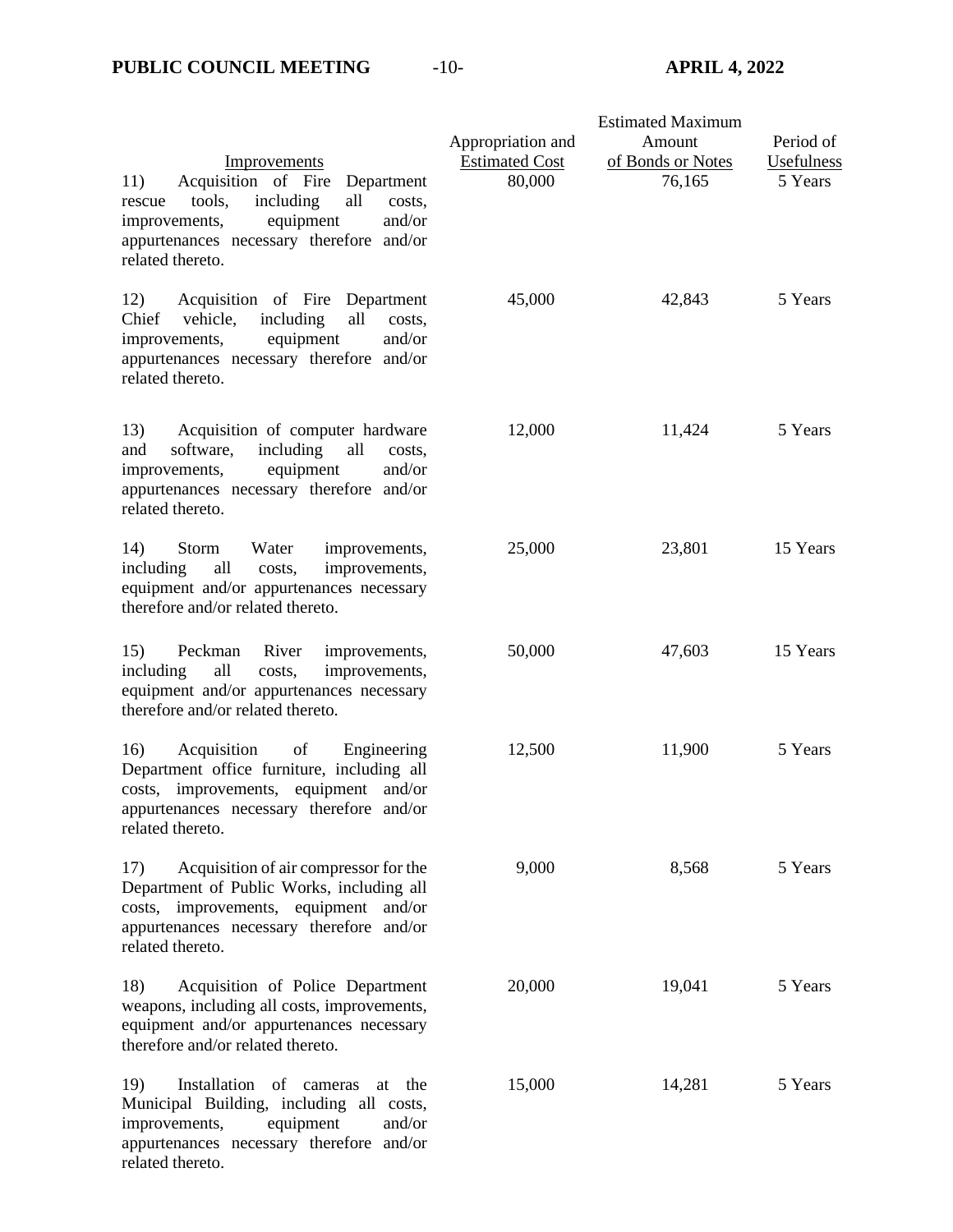| Improvements                                                                                                                                                                                            | Appropriation and<br><b>Estimated Cost</b> | <b>Estimated Maximum</b><br>Amount<br>of Bonds or Notes | Period of<br>Usefulness |
|---------------------------------------------------------------------------------------------------------------------------------------------------------------------------------------------------------|--------------------------------------------|---------------------------------------------------------|-------------------------|
| 20)<br>Police Department common area<br>including<br>all<br>improvements,<br>costs,<br>equipment<br>and/or<br>improvements,<br>appurtenances necessary therefore and/or<br>related thereto.             | 20,000                                     | 19,041                                                  | 15 Years                |
| Anderson Parkway reconstruction,<br>21)<br>all<br>improvements,<br>including<br>costs,<br>equipment and/or appurtenances necessary<br>therefore and/or related thereto.                                 | 325,000                                    | 33,322                                                  | 20 Years                |
| 22)<br>Fire Department Headquarters plans<br>specifications, including all costs,<br>and<br>equipment<br>improvements,<br>and/or<br>appurtenances necessary therefore and/or<br>related thereto.        | 100,000                                    | 95,207                                                  | 15 Years                |
| Acquisition of an electric vehicle for<br>23)<br>the Department of Public Works, including<br>all costs, improvements, equipment and/or<br>appurtenances necessary therefore and/or<br>related thereto. | 45,000                                     | 42,843                                                  | 5 Years                 |
| Farm<br>retaining<br>24)<br>Morgan<br>wall<br>replacement,<br>including<br>all<br>costs,<br>and/or<br>improvements,<br>equipment<br>appurtenances necessary therefore and/or<br>related thereto.        | 20,000                                     | 19,041                                                  | 15 Years                |
| 25)<br>Acquisition of breathalizers for the<br>Department, including all costs,<br>Police<br>improvements, equipment and/or<br>appurtenances necessary therefore and/or<br>related thereto.             | 19,500                                     | 18,565                                                  | 5 Years                 |
| School Study,<br>26)<br>Safe Access to<br>including<br>all<br>improvements,<br>costs,<br>equipment and/or appurtenances necessary<br>therefore and/or related thereto.                                  | 20,000                                     | 19,041                                                  | 5 Years                 |
| Acquisition of turnout gear for the<br>27)<br>Fire<br>Department,<br>including<br>all<br>costs,<br>equipment<br>improvements,<br>and/or<br>appurtenances necessary therefore and/or<br>related thereto. | 70,000                                     | 66,645                                                  | 5 Years                 |
| 28)<br>Sweetwood Drive and David Road<br>all<br>reconstruction,<br>including<br>costs,<br>and/or<br>improvements,<br>equipment                                                                          | 375,000                                    | 23,801                                                  | 20 Years                |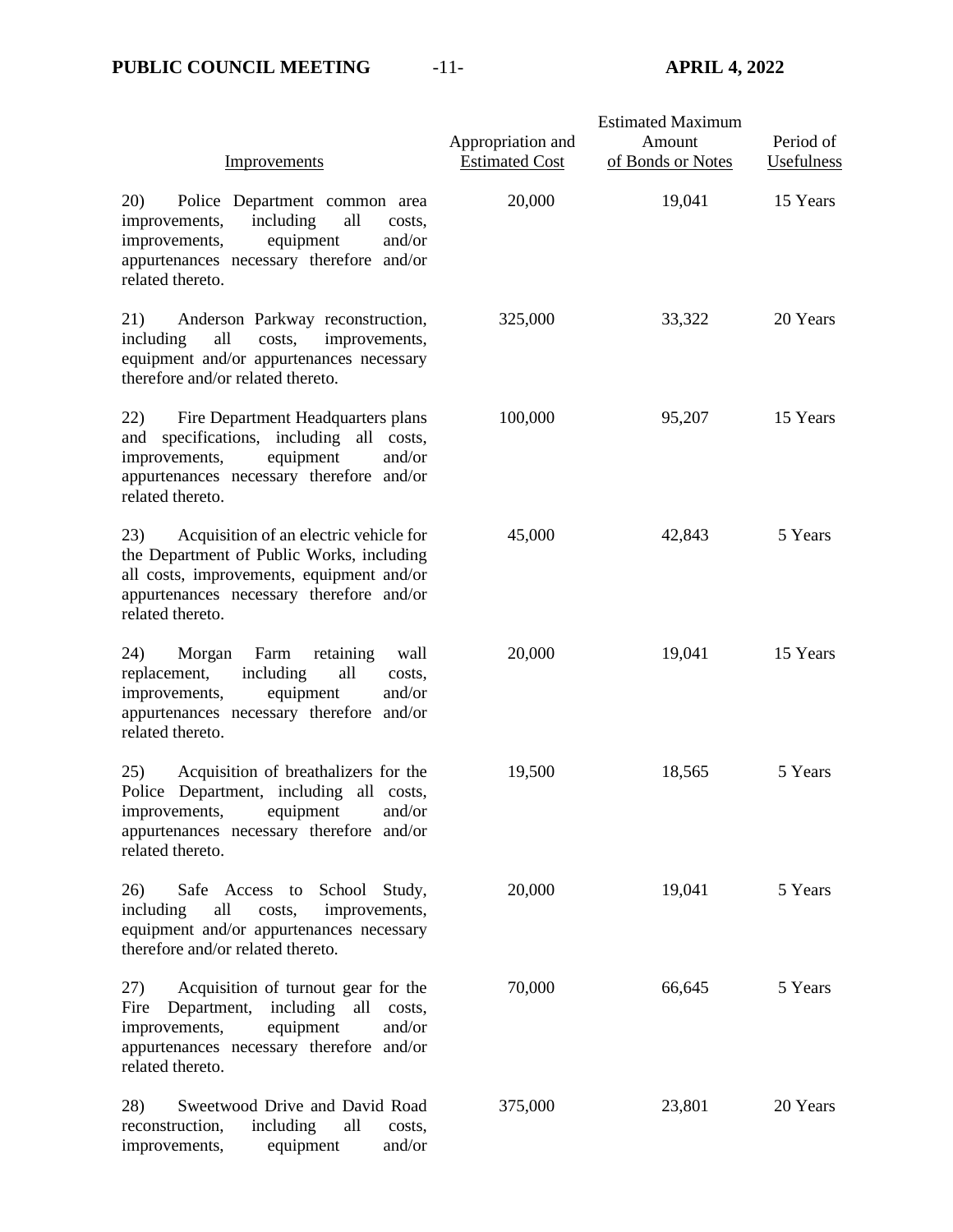| Improvements<br>appurtenances necessary therefore and/or<br>related thereto. | Appropriation and<br><b>Estimated Cost</b> | <b>Estimated Maximum</b><br>Amount<br>of Bonds or Notes | Period of<br>Usefulness |
|------------------------------------------------------------------------------|--------------------------------------------|---------------------------------------------------------|-------------------------|
| <b>TOTAL</b>                                                                 | \$1,725,000                                | \$1,033,000                                             |                         |

(b) The estimated maximum amount of Bonds or Notes to be issued for the purpose of financing a portion of the cost of the Improvements is \$1,033,000.

(c) The estimated cost of the Improvements is \$1,725,000 which amount represents the initial appropriation made by the Township. The excess of the appropriations made for each of the Improvements over the estimated maximum amount of Bonds or Notes authorized to be issued therefor is the amount of the Down Payment for each purpose.

#### SECTION 4:

All Bond Anticipation Notes issued hereunder shall mature at such times as may be determined by the chief financial officer of the Township (the "Chief Financial Officer"); provided that no Note shall mature later than one year from its date. The Notes shall bear interest at such rate or rates and be in such form as may be determined by the Chief Financial Officer. The Chief Financial Officer shall determine all matters in connection with Notes issued pursuant to this ordinance, and the signature of the Chief Financial Officer upon the Notes shall be conclusive evidence as to all such determinations. All Notes issued hereunder may be renewed from time to time subject to the provisions of Section 8(a) of the Local Bond Law. The Chief Financial Officer is hereby authorized to sell part or all of the Notes from time to time at public or private sale and to deliver them to the purchasers thereof upon receipt of payment of the purchase price plus accrued interest from their dates to the date of delivery thereof. The Chief Financial Officer is directed to report in writing to the Township Council of the Township at the meeting next succeeding the date when any sale or delivery of the Notes pursuant to this ordinance is made. Such report must include the amount, the description, the interest rate and the maturity schedule of the Notes sold, the price obtained and the name of the purchaser.

#### SECTION 5:

The capital budget of the Township is hereby amended to conform with the provisions of this ordinance to the extent of any inconsistency herewith. The resolution in the form promulgated by the Local Finance Board showing full detail of the amended capital budget and capital program as approved by the Director, Division of Local Government Services, Department of Community Affairs, State of New Jersey is on file with the Township Clerk and is available for public inspection.

#### SECTION 6:

The following additional matters are hereby determined, declared, recited and stated:

(a) The Improvements described in Section 3 of this bond ordinance are not current expenses, and are capital improvements or properties that the Township may lawfully make or acquire as general improvements, and no part of the cost thereof has been or shall be specially assessed on property specially benefited thereby.

(b) The average period of usefulness of the Improvements, within the limitations of the Local Bond Law, taking into consideration the respective amounts of all obligations authorized for the several purposes, according to the reasonable life thereof computed from the date of the Bonds authorized by this bond ordinance, is 9.29 years.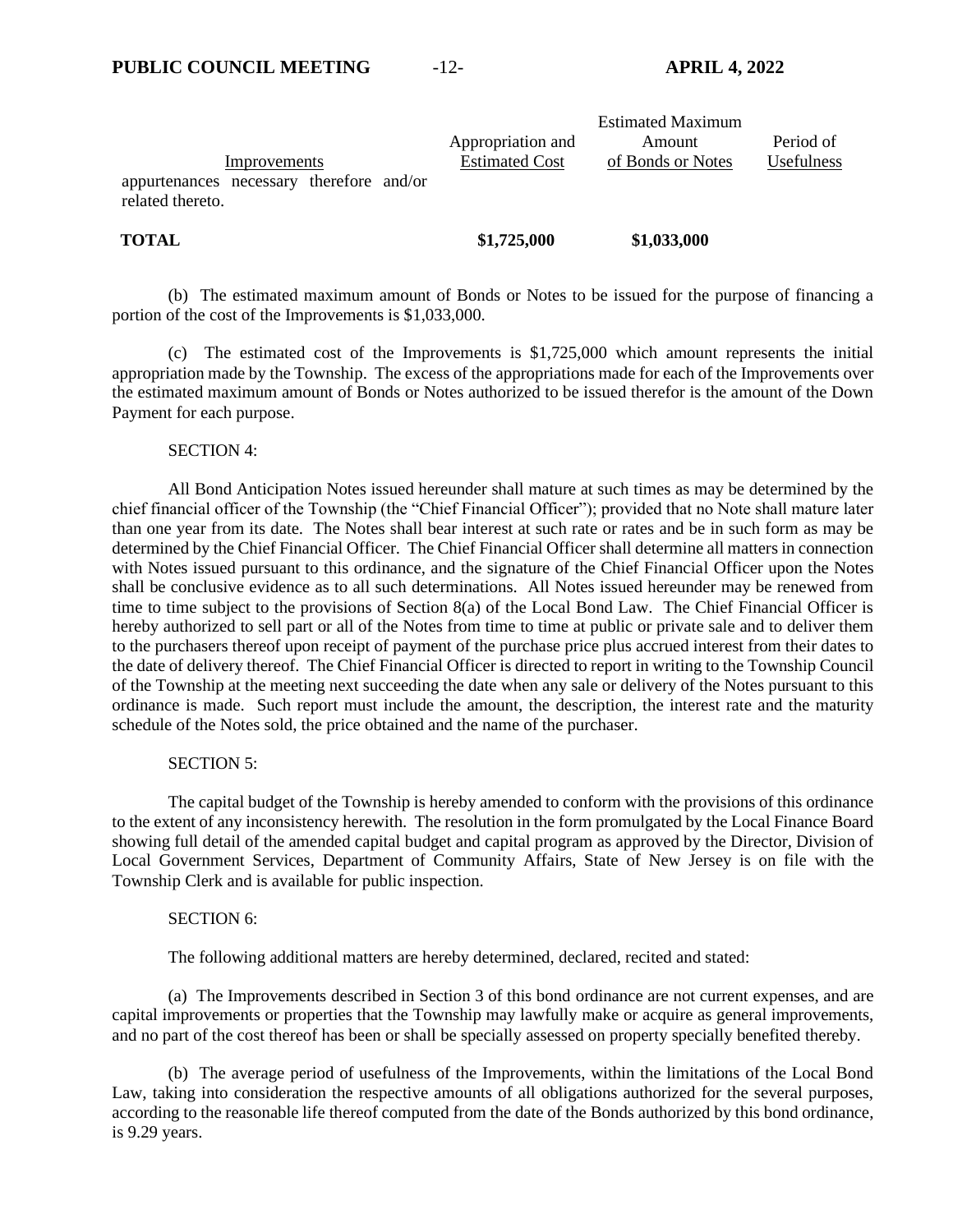(c) The Supplemental Debt Statement required by the Local Bond Law has been duly prepared and filed in the office of the Township Clerk and a complete executed duplicate thereof has been filed in the office of the Director, Division of Local Government Services, Department of Community Affairs, State of New Jersey. Such statement shows that the gross debt of the Township, as defined in the Local Bond Law, is increased by the authorization of the Bonds and Notes provided in this bond ordinance by \$1,033,000 and the obligations authorized herein will be within all debt limitations prescribed by the Local Bond Law.

(d) An aggregate amount not exceeding \$175,000 for items of expense listed in and permitted under Section 20 of the Local Bond Law is included in the estimated cost of the Improvements, as indicated herein.

#### SECTION 7:

Any funds received from time to time by the Township as contributions in aid of financing the purposes described in Section 3 of this Ordinance shall be used for financing said Improvements by application thereof either to direct payment of the cost of said Improvements or to the payment or reduction of the authorization of the obligations of the Township authorized therefor by this Bond Ordinance. Any such funds received may, and all such funds so received which are not required for direct payment of the cost of said Improvements shall, be held and applied by the Township as funds applicable only to the payment of obligations of the Township authorized by this Bond Ordinance.

#### SECTION 8:

The full faith and credit of the Township are hereby pledged to the punctual payment of the principal of and interest on the obligations authorized by this bond ordinance. The obligations shall be direct, unlimited obligations of the Township, and the Township shall be obligated to levy ad valorem taxes upon all the taxable property within the Township for the payment of the obligations and the interest thereon without limitation of rate or amount.

#### SECTION 9:

The Chief Financial Officer of the Township is hereby authorized to prepare and to update from time to time as necessary a financial disclosure document to be distributed in connection with the sale of obligations of the Township and to execute such disclosure document on behalf of the Township. The Chief Financial Officer is further authorized to enter into the appropriate undertaking to provide secondary market disclosure on behalf of the Township pursuant to Rule 15c2-12 of the Securities and Exchange Commission (the "Rule") for the benefit of holders and beneficial owners of obligations of the Township and to amend such undertaking from time to time in connection with any change in law, or interpretation thereof, provided such undertaking is and continues to be, in the opinion of a nationally recognized bond counsel, consistent with the requirements of the Rule. In the event that the Township fails to comply with its undertaking, the Township shall not be liable for any monetary damages, and the remedy shall be limited to specific performance of the undertaking.

#### SECTION 10:

This Bond Ordinance constitutes a declaration of official intent under Treasury Regulation Section 1.150-2. The Township reasonably expects to pay expenditures with respect to the Improvements prior to the date that Township incurs debt obligations under this Bond Ordinance. The Township reasonably expects to reimburse such expenditures with the proceeds of debt to be incurred by the Township under this Bond Ordinance. The maximum principal amount of debt expected to be issued for payment of the costs of the Improvements is \$1,033,000.

#### SECTION 11:

This bond ordinance shall take effect 20 days after the first publication thereof after final adoption, as provided by the Local Bond Law.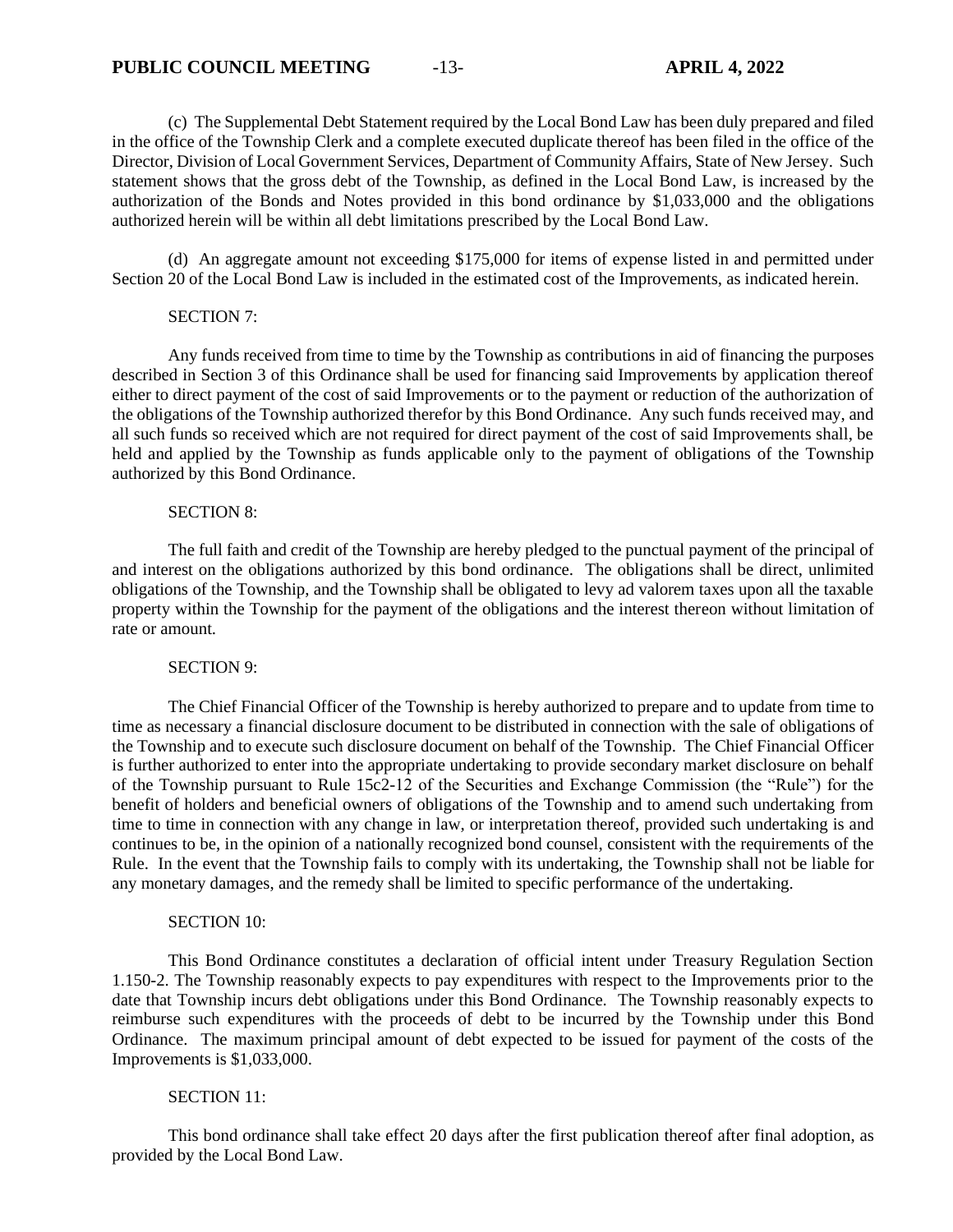Councilman Zichelli moved that Pending Bond Ordinance #22-892 be passed at first reading, published in the Verona-Cedar Grove Times as a pending ordinance with a public hearing of May 2, 2022, seconded by Councilwoman Skabich, and passed by the following vote: AYE: Councilmember Skabich, Zichelli, Deputy Mayor Maceri, Mayor Tanella NO: None ABSENT: Councilwoman Peterson

d) To consider introduction of Pending Bond Ordinance #22-893 – Various Water Utility Improvements

The clerk read the Ordinance by title only:

# **BOND ORDINANCE AUTHORIZING VARIOUS WATER UTILITY IMPROVEMENTS IN AND FOR THE TOWNSHIP OF CEDAR GROVE, IN THE COUNTY OF ESSEX, NEW JERSEY, APPROPRIATING \$75,000 THEREFORE AND AUTHORIZING THE ISSUANCE OF \$70,000 BONDS OR NOTES TO FINANCE PART OF THE COST THEREOF.**

BE IT ORDAINED, BY THE TOWNSHIP COUNCIL OF THE TOWNSHIP OF CEDAR GROVE, IN THE COUNTY OF ESSEX, NEW JERSEY (not less than two-thirds of all members thereof affirmatively concurring) AS FOLLOWS:

## SECTION 1:

The improvements described in Section 3 of this bond ordinance (the "Improvements") are hereby authorized to be undertaken by the Township of Cedar Grove, New Jersey (the "Township") as general improvements. For the said Improvements there is hereby appropriated the amount of \$75,000, such sum includes the sum of \$5,000 as the down payment (the "Down Payment") required by the Local Bond Law of the State of New Jersey, constituting Chapter 2 of Tile 40A of the New Jersey Statutes, as amended and supplemented (the "Local Bond Law"). The Down is now available by virtue of provision in the currently adopted Water Utility Budget, or in a previously adopted Water Utility Budget, and is currently available for down payment purposes.

## SECTION 2:

In order to finance the additional cost of the Improvements not covered by application of the Down Payment, negotiable bonds of the Township are hereby authorized to be issued in the principal amount of \$70,000 pursuant to the provisions of the Local Bond Law (the "Bonds"). In anticipation of the issuance of the Bonds and to temporarily finance said improvements or purposes, negotiable bond anticipation notes of the Township are hereby authorized to be issued in the principal amount not exceeding \$70,000 pursuant to the provisions of the Local Bond Law (the "Bond Anticipation Notes" or "Notes").

## SECTION 3:

(a) The Improvements authorized and the purposes for which obligations are to be issued, the estimated cost of each Improvement and the appropriation therefor, the estimated maximum amount of bonds or notes to be issued for each Improvement and the period of usefulness of each Improvement are as follows: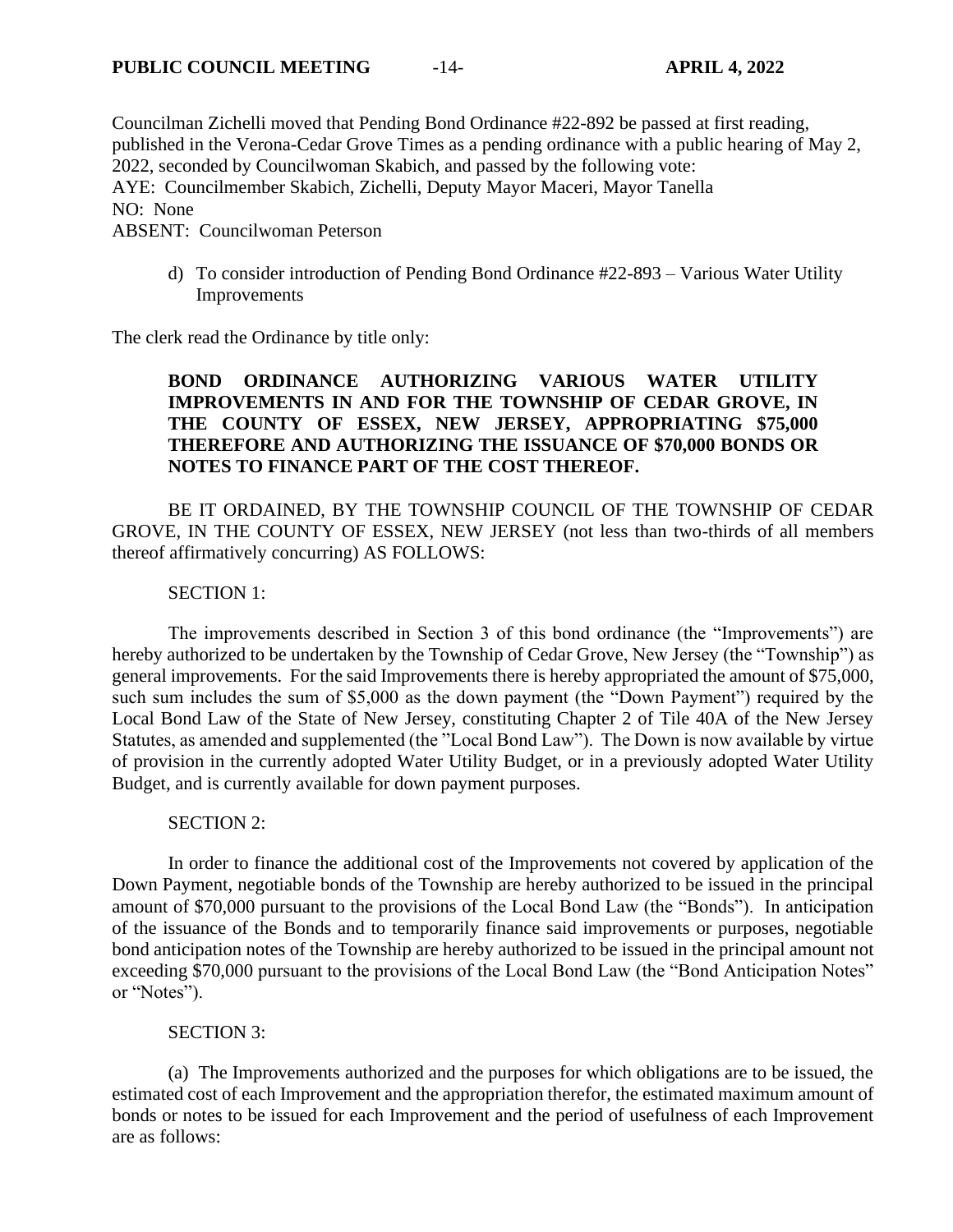|                                                                                                                                                                                        | Appropriation | Estimated             |                   |
|----------------------------------------------------------------------------------------------------------------------------------------------------------------------------------------|---------------|-----------------------|-------------------|
|                                                                                                                                                                                        | and Estimated | <b>Maximum Amount</b> | Period of         |
| Improvements                                                                                                                                                                           | Cost          | of Bonds or Notes     | <b>Usefulness</b> |
| 1)<br>Annual System Leak Survey,<br>all<br>including<br>costs,<br>improvements,<br>and/or<br>equipment<br>appurtenances<br>therefore<br>and/or<br>related<br>necessary<br>thereto.     | \$15,000      | \$14,000              | 5 Years           |
| 2)<br>Replacement,<br>Meter<br>Water<br>including<br>all<br>improvements,<br>costs,<br>and/or<br>equipment<br>appurtenances<br>therefore<br>and/or<br>related<br>necessary<br>thereto. | 60,000        | 56,000                | 15 Years          |
| <b>TOTAL</b>                                                                                                                                                                           | \$75,000      | \$70,000              |                   |

(b) The estimated maximum amount of Bonds or Notes to be issued for the purpose of financing a portion of the cost of the Improvements is \$70,000.

(c) The estimated cost of the Improvements is \$75,000 which amount represents the initial appropriation made by the Township. The excess of the appropriations made for each of the Improvements over the estimated maximum amount of Bonds or Notes authorized to be issued therefor is the amount of the Down Payment for each purpose.

## SECTION 4:

All Bond Anticipation Notes issued hereunder shall mature at such times as may be determined by the chief financial officer of the Township (the "Chief Financial Officer"); provided that no Note shall mature later than one year from its date. The Notes shall bear interest at such rate or rates and be in such form as may be determined by the Chief Financial Officer. The Chief Financial Officer shall determine all matters in connection with Notes issued pursuant to this ordinance, and the signature of the Chief Financial Officer upon the Notes shall be conclusive evidence as to all such determinations. All Notes issued hereunder may be renewed from time to time subject to the provisions of Section 8(a) of the Local Bond Law. The Chief Financial Officer is hereby authorized to sell part or all of the Notes from time to time at public or private sale and to deliver them to the purchasers thereof upon receipt of payment of the purchase price plus accrued interest from their dates to the date of delivery thereof. The Chief Financial Officer is directed to report in writing to the Township Council of the Township at the meeting next succeeding the date when any sale or delivery of the Notes pursuant to this ordinance is made. Such report must include the amount, the description, the interest rate and the maturity schedule of the Notes sold, the price obtained and the name of the purchaser.

#### SECTION 5:

The capital budget of the Township is hereby amended to conform with the provisions of this ordinance to the extent of any inconsistency herewith. The resolution in the form promulgated by the Local Finance Board showing full detail of the amended capital budget and capital program as approved by the Director, Division of Local Government Services, Department of Community Affairs, State of New Jersey is on file with the Township Clerk and is available for public inspection.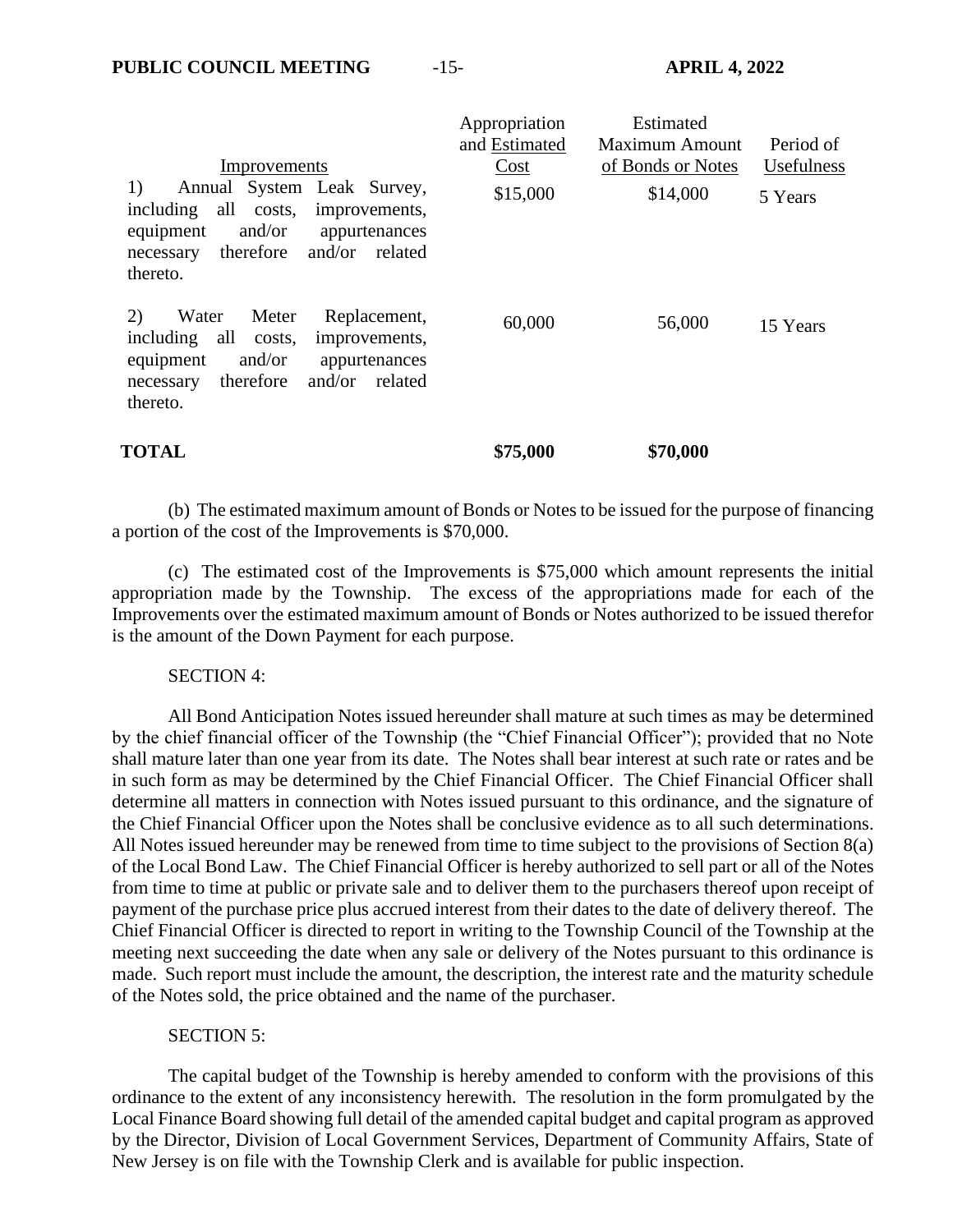SECTION 6:

The following additional matters are hereby determined, declared, recited and stated:

(a) The Improvements described in Section 3 of this bond ordinance are not current expenses, and are capital improvements or properties that the Township may lawfully make or acquire as general improvements, and no part of the cost thereof has been or shall be specially assessed on property specially benefited thereby.

(b) The average period of usefulness of the Improvements, within the limitations of the Local Bond Law, taking into consideration the respective amounts of all obligations authorized for the several purposes, according to the reasonable life thereof computed from the date of the Bonds authorized by this bond ordinance, is 13.00 years.

(c) The Supplemental Debt Statement required by the Local Bond Law has been duly prepared and filed in the office of the Township Clerk and a complete executed duplicate thereof has been filed in the office of the Director, Division of Local Government Services, Department of Community Affairs, State of New Jersey. Such statement shows that the gross debt of the Township, as defined in the Local Bond Law, is increased by the authorization of the Bonds and Notes provided in this bond ordinance by \$70,000 and the obligations authorized herein will be within all debt limitations prescribed by the Local Bond Law.

(d) An aggregate amount not exceeding \$15,000 for items of expense listed in and permitted under Section 20 of the Local Bond Law is included in the estimated cost of the Improvements, as indicated herein.

SECTION 7:

Any funds received from time to time by the Township as contributions in aid of financing the purposes described in Section 3 of this Ordinance shall be used for financing said Improvements by application thereof either to direct payment of the cost of said Improvements or to the payment or reduction of the authorization of the obligations of the Township authorized therefor by this Bond Ordinance. Any such funds received may, and all such funds so received which are not required for direct payment of the cost of said Improvements shall, be held and applied by the Township as funds applicable only to the payment of obligations of the Township authorized by this Bond Ordinance.

## SECTION 8:

The full faith and credit of the Township are hereby pledged to the punctual payment of the principal of and interest on the obligations authorized by this bond ordinance. The obligations shall be direct, unlimited obligations of the Township, and the Township shall be obligated to levy ad valorem taxes upon all the taxable property within the Township for the payment of the obligations and the interest thereon without limitation of rate or amount.

## SECTION 9.

The Chief Financial Officer of the Township is hereby authorized to prepare and to update from time to time as necessary a financial disclosure document to be distributed in connection with the sale of obligations of the Township and to execute such disclosure document on behalf of the Township. The Chief Financial Officer is further authorized to enter into the appropriate undertaking to provide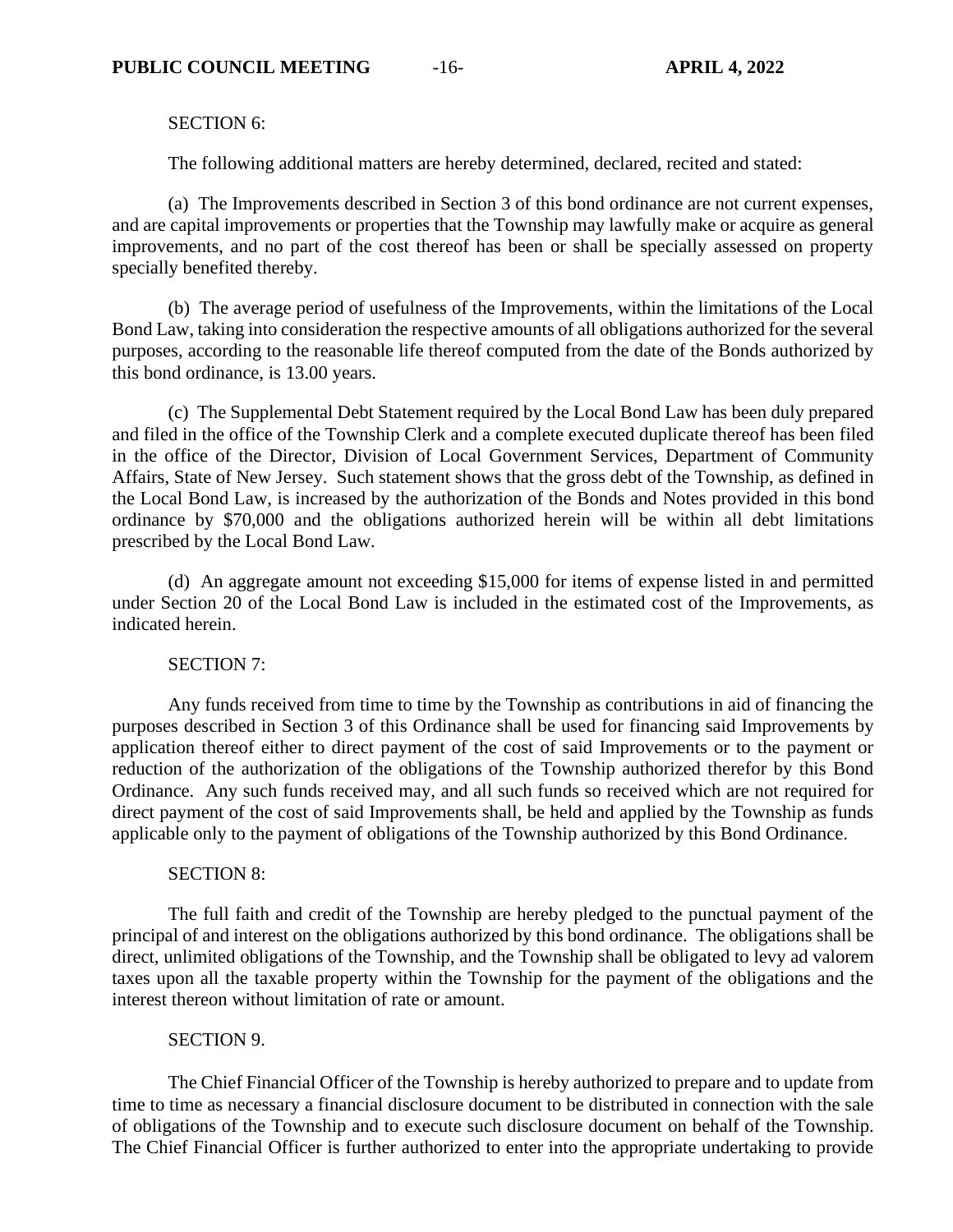secondary market disclosure on behalf of the Township pursuant to Rule 15c2-12 of the Securities and Exchange Commission (the "Rule") for the benefit of holders and beneficial owners of obligations of the Township and to amend such undertaking from time to time in connection with any change in law, or interpretation thereof, provided such undertaking is and continues to be, in the opinion of a nationally recognized bond counsel, consistent with the requirements of the Rule. In the event that the Township fails to comply with its undertaking, the Township shall not be liable for any monetary damages, and the remedy shall be limited to specific performance of the undertaking.

SECTION 10:

This Bond Ordinance constitutes a declaration of official intent under Treasury Regulation Section 1.150-2. The Township reasonably expects to pay expenditures with respect to the Improvements prior to the date that Township incurs debt obligations under this Bond Ordinance. The Township reasonably expects to reimburse such expenditures with the proceeds of debt to be incurred by the Township under this Bond Ordinance. The maximum principal amount of debt expected to be issued for payment of the costs of the Improvements is \$70,000.

## SECTION 11:

This bond ordinance shall take effect 20 days after the first publication thereof after final adoption, as provided by the Local Bond Law.

Councilwoman Skabich moved that Pending Bond Ordinance #22-893 be passed at first reading, published in the Verona-Cedar Grove Times as a pending ordinance with a public hearing of May 2, 2022, seconded by Councilman Zichelli, and passed by the following vote: AYE: Councilmember Skabich, Zichelli, Deputy Mayor Maceri, Mayor Tanella NO: None

ABSENT: Councilwoman Peterson

e) To consider introduction of Pending bond Ordinance #22-894 – Various Sewer Utility Improvements

The clerk read the Ordinance by title only:

# **BOND ORDINANCE AUTHORIZING VARIOUS SEWER UTILITY IMPROVEMENTS IN AND FOR THE TOWNSHIP OF CEDAR GROVE, IN THE COUNTY OF ESSEX, NEW JERSEY, APPROPRIATING \$225,000 THEREFORE AND AUTHORIZING THE ISSUANCE OF \$214,000 BONDS OR NOTES TO FINANCE PART OF THE COST THEREOF.**

BE IT ORDAINED, BY THE TOWNSHIP COUNCIL OF THE TOWNSHIP OF CEDAR GROVE, IN THE COUNTY OF ESSEX, NEW JERSEY (not less than two-thirds of all members thereof affirmatively concurring) AS FOLLOWS:

SECTION 1:

The improvements described in Section 3 of this bond ordinance (the "Improvements") are hereby authorized to be undertaken by the Township of Cedar Grove, New Jersey (the "Township") as general improvements. For the said Improvements there is hereby appropriated the amount of \$225,000, such sum includes the sum of \$11,000 as the down payment (the "Down Payment") required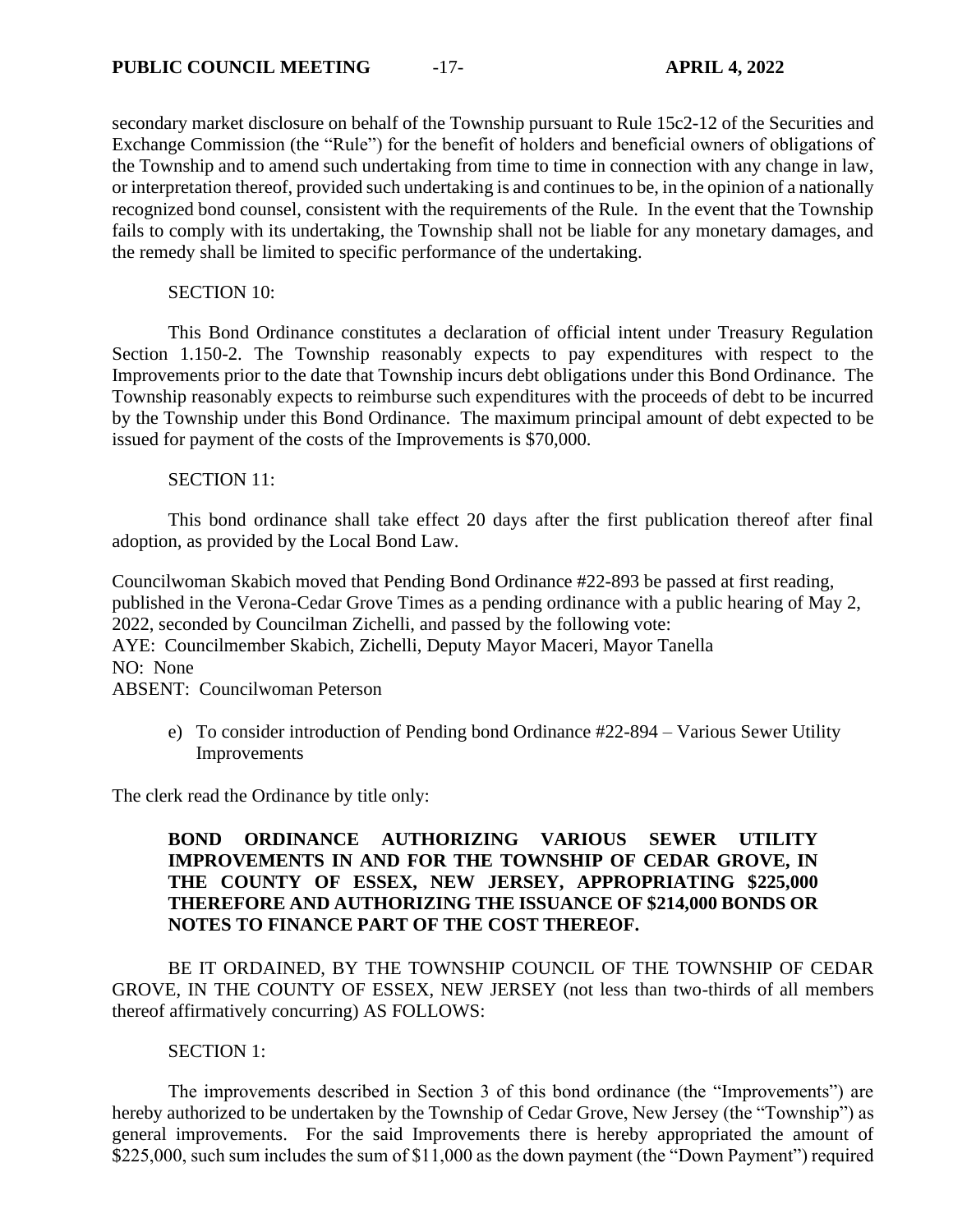by the Local Bond Law of the State of New Jersey, constituting Chapter 2 of Tile 40A of the New Jersey Statutes, as amended and supplemented (the "Local Bond Law"). The Down is now available by virtue of provision in the currently adopted Sewer Utility Budget, or in a previously adopted Sewer Utility Budget, and is currently available for down payment purposes.

### SECTION 2:

In order to finance the additional cost of the Improvements not covered by application of the Down Payment, negotiable bonds of the Township are hereby authorized to be issued in the principal amount of \$214,000 pursuant to the provisions of the Local Bond Law (the "Bonds"). In anticipation of the issuance of the Bonds and to temporarily finance said improvements or purposes, negotiable bond anticipation notes of the Township are hereby authorized to be issued in the principal amount not exceeding \$214,000 pursuant to the provisions of the Local Bond Law (the "Bond Anticipation Notes" or "Notes").

## SECTION 3:

(a) The Improvements authorized and the purposes for which obligations are to be issued, the estimated cost of each Improvement and the appropriation therefor, the estimated maximum amount of bonds or notes to be issued for each Improvement and the period of usefulness of each Improvement are as follows:

|                                                                                                                                                                                           |                   | Estimated             |            |
|-------------------------------------------------------------------------------------------------------------------------------------------------------------------------------------------|-------------------|-----------------------|------------|
|                                                                                                                                                                                           | Appropriation     | <b>Maximum Amount</b> | Period of  |
| Improvements                                                                                                                                                                              | and Estimated     | of Bonds or Notes     | Usefulness |
| 1)<br>Two One-Hundred Horse Power<br>including<br>all<br>Pumps,<br>costs.<br>and/or<br>equipment<br>improvements,<br>appurtenances necessary therefore and/or                             | Cost<br>\$175,000 | \$166,400             | 40 Years   |
| related thereto.                                                                                                                                                                          |                   |                       |            |
| 2)<br>Greendale Pump Station Generator,<br>all<br>including<br>costs,<br>improvements,<br>and/or<br>equipment<br>appurtenances<br>therefore<br>and/or<br>related<br>necessary<br>thereto. | 50,000            | 47,600                | 15 Years   |
| <b>TOTAL</b>                                                                                                                                                                              | \$225,000         | \$214,000             |            |

(b) The estimated maximum amount of Bonds or Notes to be issued for the purpose of financing a portion of the cost of the Improvements is \$214,000.

(c) The estimated cost of the Improvements is \$225,000 which amount represents the initial appropriation made by the Township. The excess of the appropriations made for each of the Improvements over the estimated maximum amount of Bonds or Notes authorized to be issued therefor is the amount of the Down Payment for each purpose.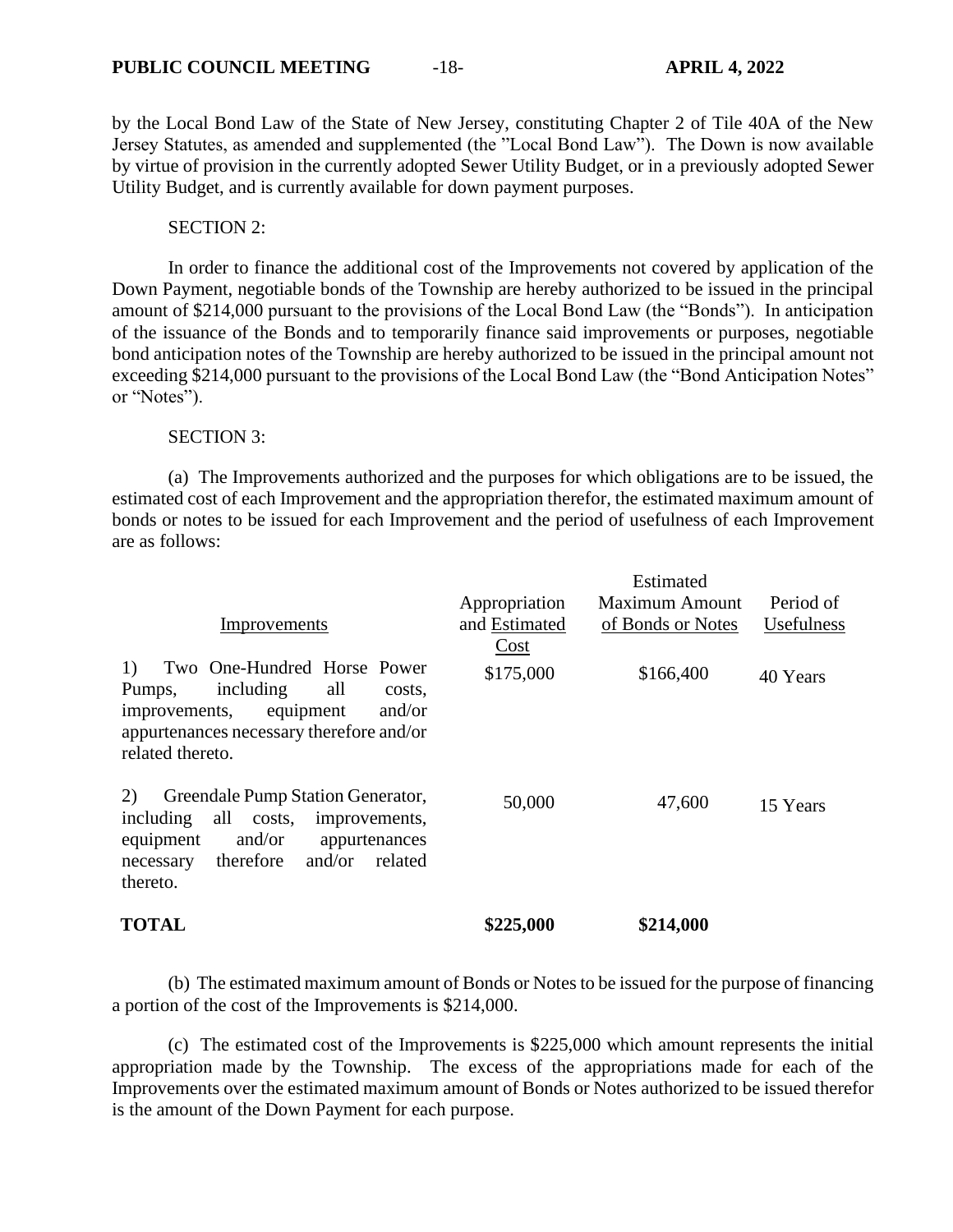#### SECTION 4:

All Bond Anticipation Notes issued hereunder shall mature at such times as may be determined by the chief financial officer of the Township (the "Chief Financial Officer"); provided that no Note shall mature later than one year from its date. The Notes shall bear interest at such rate or rates and be in such form as may be determined by the Chief Financial Officer. The Chief Financial Officer shall determine all matters in connection with Notes issued pursuant to this ordinance, and the signature of the Chief Financial Officer upon the Notes shall be conclusive evidence as to all such determinations. All Notes issued hereunder may be renewed from time to time subject to the provisions of Section 8(a) of the Local Bond Law. The Chief Financial Officer is hereby authorized to sell part or all of the Notes from time to time at public or private sale and to deliver them to the purchasers thereof upon receipt of payment of the purchase price plus accrued interest from their dates to the date of delivery thereof. The Chief Financial Officer is directed to report in writing to the Township Council of the Township at the meeting next succeeding the date when any sale or delivery of the Notes pursuant to this ordinance is made. Such report must include the amount, the description, the interest rate and the maturity schedule of the Notes sold, the price obtained and the name of the purchaser.

#### SECTION 5:

The capital budget of the Township is hereby amended to conform with the provisions of this ordinance to the extent of any inconsistency herewith. The resolution in the form promulgated by the Local Finance Board showing full detail of the amended capital budget and capital program as approved by the Director, Division of Local Government Services, Department of Community Affairs, State of New Jersey is on file with the Township Clerk and is available for public inspection.

#### SECTION 6:

The following additional matters are hereby determined, declared, recited and stated:

(a) The Improvements described in Section 3 of this bond ordinance are not current expenses, and are capital improvements or properties that the Township may lawfully make or acquire as general improvements, and no part of the cost thereof has been or shall be specially assessed on property specially benefited thereby.

(b) The average period of usefulness of the Improvements, within the limitations of the Local Bond Law, taking into consideration the respective amounts of all obligations authorized for the several purposes, according to the reasonable life thereof computed from the date of the Bonds authorized by this bond ordinance, is 34.44 years.

(c) The Supplemental Debt Statement required by the Local Bond Law has been duly prepared and filed in the office of the Township Clerk and a complete executed duplicate thereof has been filed in the office of the Director, Division of Local Government Services, Department of Community Affairs, State of New Jersey. Such statement shows that the gross debt of the Township, as defined in the Local Bond Law, is increased by the authorization of the Bonds and Notes provided in this bond ordinance by \$214,000 and the obligations authorized herein will be within all debt limitations prescribed by the Local Bond Law.

(d) An aggregate amount not exceeding \$10,000 for items of expense listed in and permitted under Section 20 of the Local Bond Law is included in the estimated cost of the Improvements, as indicated herein.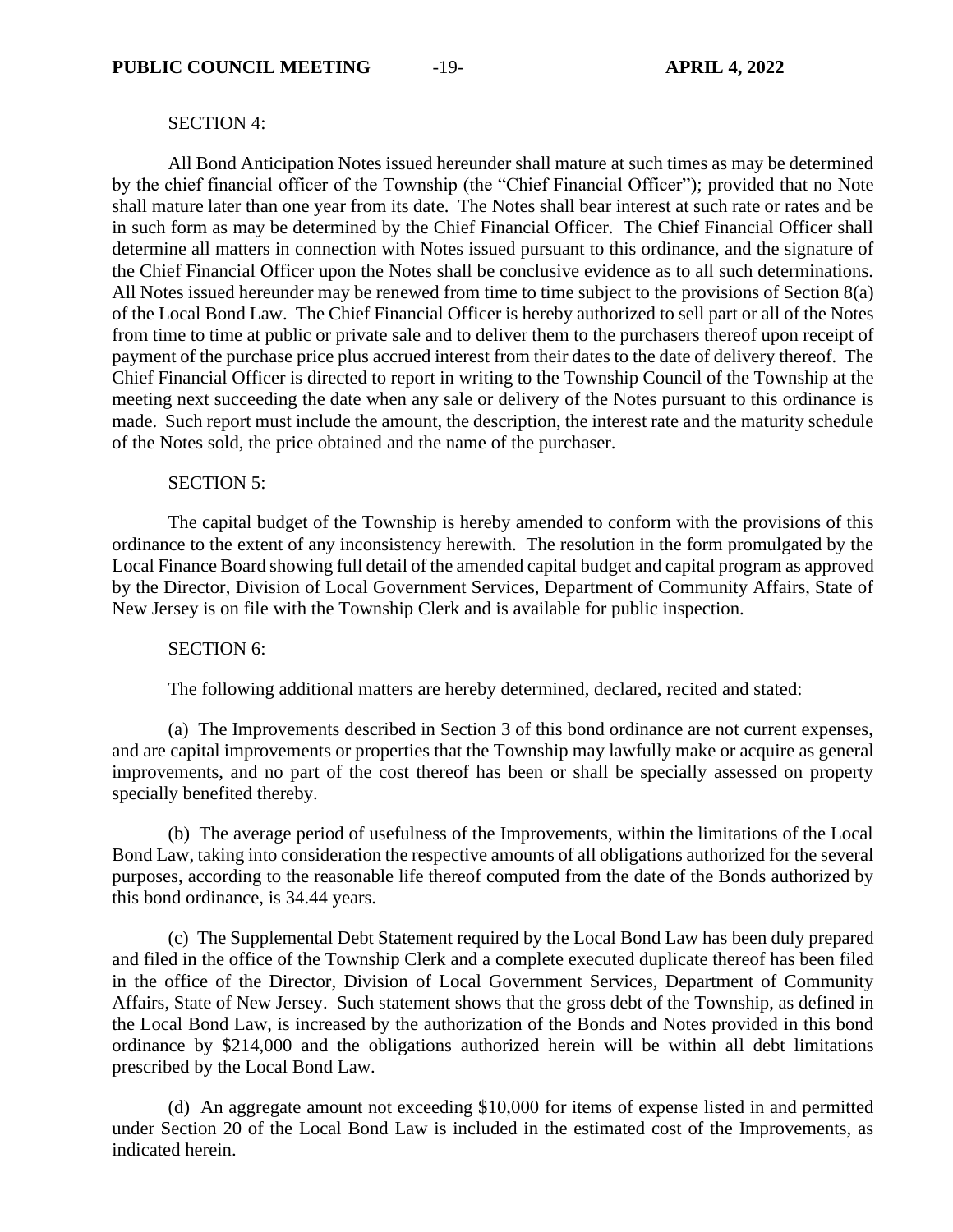### SECTION 7:

Any funds received from time to time by the Township as contributions in aid of financing the purposes described in Section 3 of this Ordinance shall be used for financing said Improvements by application thereof either to direct payment of the cost of said Improvements or to the payment or reduction of the authorization of the obligations of the Township authorized therefor by this Bond Ordinance. Any such funds received may, and all such funds so received which are not required for direct payment of the cost of said Improvements shall, be held and applied by the Township as funds applicable only to the payment of obligations of the Township authorized by this Bond Ordinance.

#### SECTION 8:

The full faith and credit of the Township are hereby pledged to the punctual payment of the principal of and interest on the obligations authorized by this bond ordinance. The obligations shall be direct, unlimited obligations of the Township, and the Township shall be obligated to levy ad valorem taxes upon all the taxable property within the Township for the payment of the obligations and the interest thereon without limitation of rate or amount.

#### SECTION 9:

The Chief Financial Officer of the Township is hereby authorized to prepare and to update from time to time as necessary a financial disclosure document to be distributed in connection with the sale of obligations of the Township and to execute such disclosure document on behalf of the Township. The Chief Financial Officer is further authorized to enter into the appropriate undertaking to provide secondary market disclosure on behalf of the Township pursuant to Rule 15c2-12 of the Securities and Exchange Commission (the "Rule") for the benefit of holders and beneficial owners of obligations of the Township and to amend such undertaking from time to time in connection with any change in law, or interpretation thereof, provided such undertaking is and continues to be, in the opinion of a nationally recognized bond counsel, consistent with the requirements of the Rule. In the event that the Township fails to comply with its undertaking, the Township shall not be liable for any monetary damages, and the remedy shall be limited to specific performance of the undertaking.

#### SECTION 10:

This Bond Ordinance constitutes a declaration of official intent under Treasury Regulation Section 1.150-2. The Township reasonably expects to pay expenditures with respect to the Improvements prior to the date that Township incurs debt obligations under this Bond Ordinance. The Township reasonably expects to reimburse such expenditures with the proceeds of debt to be incurred by the Township under this Bond Ordinance. The maximum principal amount of debt expected to be issued for payment of the costs of the Improvements is \$214,000.

#### SECTION 11:

This bond ordinance shall take effect 20 days after the first publication thereof after final adoption, as provided by the Local Bond Law.

Councilman Zichelli moved that Pending Bond Ordinance #22-894 be passed at first reading, published in the Verona-Cedar Grove Times as a pending ordinance with a public hearing of May 2, 2022, seconded by Councilwoman Skabich, and passed by the following vote: AYE: Councilmember Skabich, Zichelli, Deputy Mayor Maceri, Mayor Tanella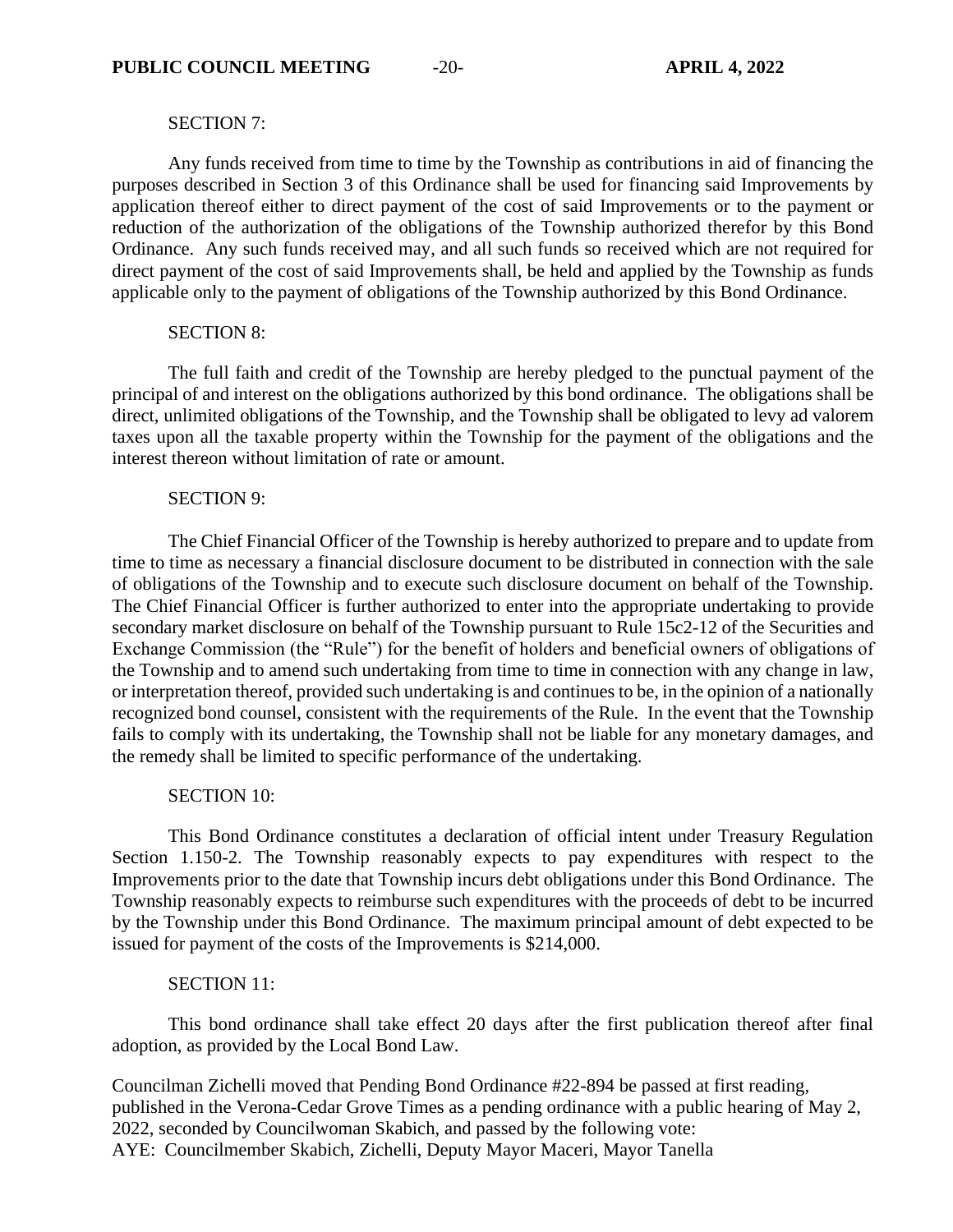NO: None

ABSENT: Councilwoman Peterson

f) To consider resolution authorizing transfer/assignment of financial agreement by 36 Cliffside Drive Urban Renewal LLC and designating May 36 cliffside Drive Urban Renewal LLC as redeveloper of property located at Lots 247, 320, 330, 551.1 and 552 in Block 280

The following resolution had been posted on the bulletin board, and a brief synopsis was given by the Township Clerk:

**A RESOLUTION OF THE TOWNSHIP OF CEDAR GROVE, COUNTY OF ESSEX, NEW JERSEY AUTHORIZING 36 CLIFFSIDE DRIVE URBAN RENEWAL LLC TO TRANSFER OR ASSIGN THE FINANCIAL AGREEMENT REQUIRED BY N.J.S.A. 40A:20-1 TO MAY 36 CLIFFSIDE DRIVE URBAN RENEWAL LLC AND DESIGNATING MAY 36 CLIFFSIDE DRIVE URBAN RENEWAL LLC AS REDEVELOPER OF THE PROPERTY LOCATED AT LOTS 247, 320, 330, 551.1 AND 552 IN BLOCK 280 AND LOCATED IN THE 36 CLIFFSIDE DRIVE REDEVELOPMENT AREA REDEVELOPMENT PLAN.**

**WHEREAS,** by Resolution dated August 9, 2021, the Council of the Township of Cedar Grove ("Township Council"), a public body corporate and politic of the State of New Jersey (the "State"), directed the Township of Cedar Grove's Planning Board (the "Planning Board") to investigate whether approximately 23 acres of vacant land in Cedar Grove, New Jersey (Block 280, Lots 247, 320, 330, 551.1, and 552) (the "Redevelopment Area") constituted an area in need of redevelopment pursuant to N.J.S.A. 40A:12A-5; and

**WHEREAS**, the Planning Board conducted such preliminary investigation and determined that the Redevelopment Area qualified as a non-condemnation area in need of redevelopment pursuant to N.J.S.A. 40A:12A-5(c)(e) and (h); and

**WHEREAS**, by Resolution dated October 4, 2021, revised October 18, 2021, the Township Council designated the Redevelopment Area as an area in need of redevelopment and determined to engage a licensed professional planner to review a Redevelopment Plan for the designated Redevelopment Area; and

**WHEREAS**, the Township Council subsequently referred to the Planning Board a Redevelopment Plan entitled 36 Cliffside Drive Redevelopment Area Redevelopment Plan - Block 280, Lots 247, 320, 330, 551.1 and 552 - 36 Cliffside Drive dated September 30, 2021, prepared by Chelsea L. Gleis, P.P. of Benecke Economics (the "Redevelopment Plan"); and

**WHEREAS**, by Resolution of the Planning Board adopted on October 19, 2021, the Planning Board recommended the adoption of the Redevelopment Plan; and

**WHEREAS**, the Township Council adopted an ordinance approving and adopting the Redevelopment Plan on December 6, 2021 in accordance with the Local Redevelopment and Housing Law, N.J.S.A. 40A:12A-1 et seq*.*, (the "Redevelopment Law"); and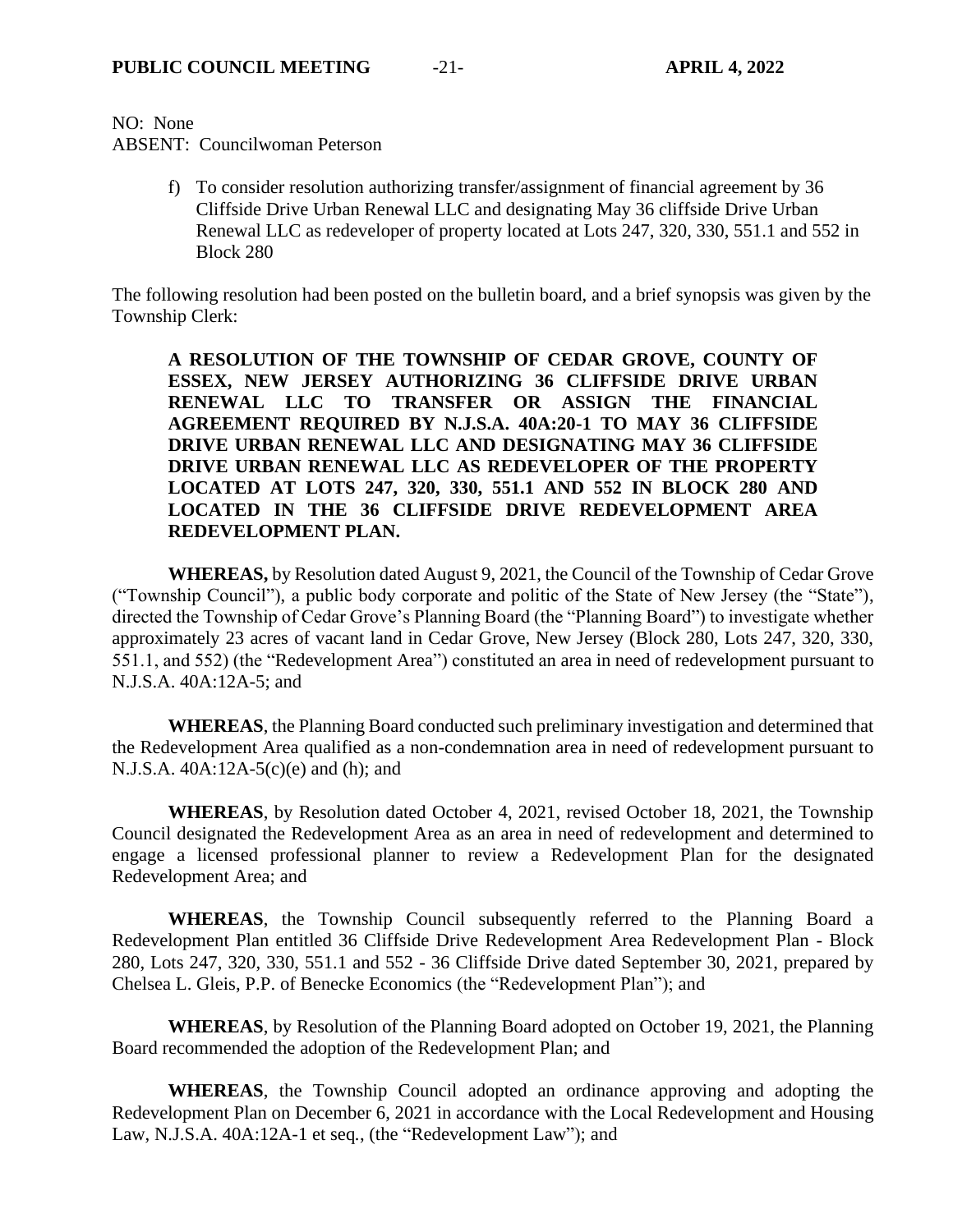**WHEREAS,** real property located within the Redevelopment Area and which is designated on the Official Tax Map of the Township as Block 280, Lots 247, 320, 330, 551.1 and 552 (the "Project Area") is presently owned or controlled by 36 Cliffside Drive LLC, which amended its Certificate of Formation and name to 36 Cliffside Drive Urban Renewal LLC, an urban renewal entity to own the Project Area (collectively, "36 Cliffside"); and

**WHEREAS**, the Township Council designated 36 Cliffside Drive, LLC redeveloper (the "Redeveloper") of the Redevelopment Area and authorized the negotiation of a Redevelopment Agreement by Resolution dated October 18, 2021; and

**WHEREAS**, on September 15, 2020, the Redeveloper obtained Preliminary and Final Major Site Plan approval from the Township Planning Board for the construction of 347 residential units (including 57 affordable housing units) and amenity and recreation space as depicted on the project site plan and supporting documents filed with the Township Planning Board and as described in the Resolution of Approval of the Township Planning Board adopted on September 15, 2020 (the "Project"); and

**WHEREAS,** pursuant to and in accordance with the provisions of the Long-Term Tax Exemption Law, N.J.S.A. 40A:20-1 et seq. (the "Tax Exemption Law"), the Township is authorized to provide for a payment in lieu of taxes ("PILOT"), or tax abatement, within a redevelopment area; and

**WHEREAS,** the Redeveloper submitted an application to the Township for the approval of the Project, as such term is defined herein, as an urban renewal project, as such term is used in the Tax Exemption Law, all in accordance with N.J.S.A. 40A:20-8 (the "PILOT Application"); and

**WHEREAS,** the Tax Exemption Law requires the creation of an urban renewal entity pursuant to the Tax Exemption Law for the purposes of acquiring, owning, holding, developing, maintaining, financing, mortgaging, improving, operating, leasing, managing, using, refinancing, selling, subdividing, or otherwise dealing with the Project Area and the Project; and

**WHEREAS**, the PILOT Application requested a 30-year term for a financial agreement and an annual service charge based annual gross revenues from the Project as set forth in the Financial Agreement; and

**WHEREAS,** the Township Council on December 20, 2021, adopted an Ordinance approving the PILOT Application and authorizing the Mayor to execute a Financial Agreement with the Redeveloper; and

**WHEREAS,** the Redeveloper desires to transfer, convey or sell its interests in the Project to May 36 Cliffside Drive Urban Renewal LLC; and

**WHEREAS**, the Township Council desires to authorize the Redeveloper to transfer and/or assign the Financial Agreement to May 36 Cliffside Drive Urban Renewal LLC, an urban renewal entity to be formed to own, hold, develop, maintain, improve, or otherwise deal with the Project Area, subject only to notice of the closing of the sale between Redeveloper and May 36 Cliffside Drive Urban Renewal LLC; and

**WHEREAS**, the Township Council desires to designate May 36 Cliffside Drive Urban Renewal LLC as redeveloper for the Redevelopment Area, to succeed and in place of 36 Cliffside Drive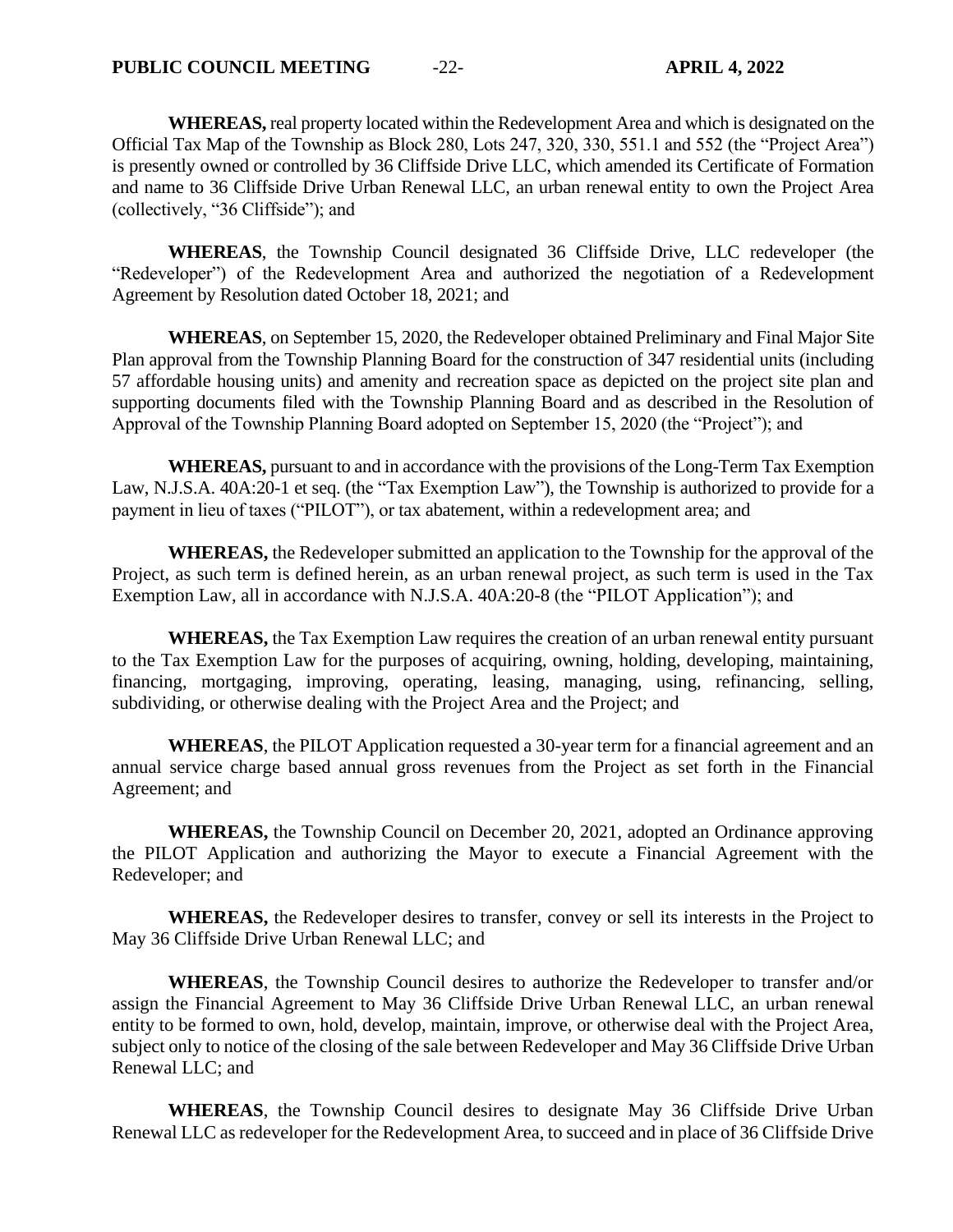Urban Renewal LLC, subject only to notice to the Township of the closing of the sale between Redeveloper and May 36 Cliffside Drive Urban Renewal LLC; and

**NOW, THEREFORE, BE IT ORDAINED AND ENACTED** by the Township Council of the Township of Cedar Grove, County of Essex, New Jersey, as follows:

**Section 1.** The aforementioned recitals are incorporated as though fully set forth at length.

**Section 2.** Township Council authorizes the Redeveloper to transfer and assign the Financial Agreement to May 36 Cliffside Drive Urban Renewal LLC, subject only to notice of the closing of the sale between Redeveloper and May 36 Cliffside Drive Urban Renewal LLC. The Mayor is hereby authorized to execute a Consent to Assignment of the Financial Agreement from 36 Cliffside Drive Urban Renewal Entity LLC.

**Section 3.** The Township Council designates May 36 Cliffside Drive Urban Renewal LLC as redeveloper for the Redevelopment Area identified as Block 280, Lots 247, 320, 330, 551.1, and 552, to succeed and in place of 36 Cliffside Drive Urban Renewal LLC, subject only to notice of the closing of the sale between Redeveloper and May 36 Cliffside Drive Urban Renewal LLC.

**Section 4.** This Resolution shall take effect immediately.

Deputy Mayor Maceri moved adoption of the resolution, seconded by Councilwoman Skabich, and passed by the following vote: AYE: Councilmember Skabich, Deputy Mayor Maceri, Mayor Tanella NO: None ABSTAIN: Councilman Zichelli ABSENT: Councilwoman Peterson

g) To consider resolution concerning appointment of Assistant Finance Director

The following resolution had been posted on the bulletin board, and a brief synopsis was given by the Township Clerk:

**WHEREAS,** William M. Homa has informed the Township Manager and Township Council of his impending retirement from the Township of Cedar Grove as Finance Director, Chief Finance Officer, and Tax Collector as of July 1, 2022; and

**WHEREAS,** numerous applications were received following advertisement on the NJ League of Municipalities and Government Finance Officers Association website; and

**WHEREAS,** the Township Manager and Finance Director reviewed said applications, interviewed appropriate candidates, and recommended the most suitable candidate for the position of Chief Finance Officer; and

**WHEREAS,** the Township Council conducted an interview with said candidate, Lubna Muneer on March 21, 2022; and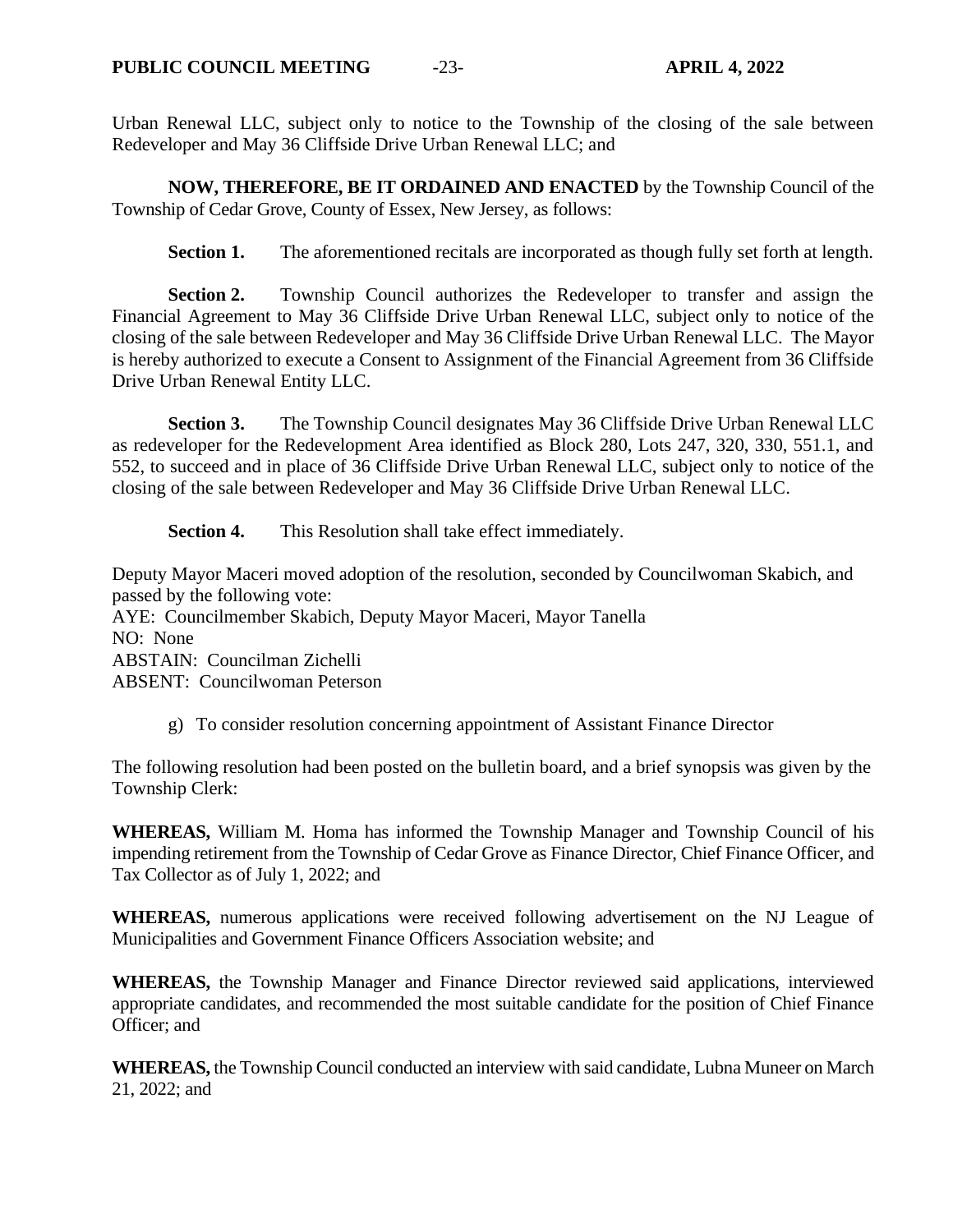**WHEREAS,** Lubna Muneer holds several State certifications, including that of Chief finance Officer; and

**WHEREAS,** the Township Council deems it in the best interest of the Township to effect a smooth transition in the Finance Department.

**NOW, THEREFORE, BE IT RESOLVED**, that the Township Council of the Township of Cedar Grove hereby authorizes the Township Manager to offer employment to Lubna Muneer as Assistant Finance Director, effective May 1, 2022.

Councilman Zichelli moved adoption of the resolution, seconded by Deputy Mayor Maceri , and passed by the following vote: AYE: Councilmember Peterson, Skabich, Zichelli, Deputy Mayor Maceri, Mayor Tanella

NO: None

ABSENT: Councilwoman Peterson

h) To consider resolution concerning amendment of 2022 temporary budget

The following resolution had been posted on the bulletin board, and a brief synopsis was given by the Township Clerk:

**WHEREAS,** an emergent condition has arisen with respect to providing temporary appropriations sufficient to cover commitments made during the period of January 1, 2022 to the date of adoption of the annual budget and no adequate provision has been made in the 2022 temporary appropriations to cover such commitments, and N.J.S.A. 40A: 4-20 provides for the creation of an emergency temporary appropriation for the purpose of covering such commitments; and

**WHEREAS,** the total emergency temporary resolutions adopted in the year 2022 pursuant to the provisions of Chapter 96, P.L. 1951 (N.J.S.A 40A:4-20) including this resolution total \$9,409,482.00 for the Current Fund Budget, \$1,546,998.00 for the Water Utility Budget, \$1,797,789.00 for the Sewer Utility Budget, \$389,133.00 for the Swimming Pool Utility Budget and \$854,913.00 for the Solid Waste Collection District Budget;

**NOW, THEREFORE, BE IT RESOLVED** (not less than two-thirds of all of the members thereof affirmatively concurring) that in accordance with the provisions of N.J.S.A. 40A:4-20:

1. Emergency temporary appropriations be made as follows:

| Appropriations             | Account No. | <b>Salaries</b><br>And Wages | Other<br><b>Expenses</b> |
|----------------------------|-------------|------------------------------|--------------------------|
| <b>CURRENT FUND</b>        |             |                              |                          |
| <b>General Government</b>  |             |                              |                          |
| Township Council           | $1 - 105$   |                              | \$5,000.                 |
| <b>Township Manager</b>    | $1 - 106$   | \$60,000.                    | 3,000.                   |
| Township Clerk             | $1 - 107$   | 40,000.                      | 5,000.                   |
| Elections                  | $1 - 110$   |                              | 5,000.                   |
| Treasurer-Controller       | $1 - 115$   | 50,000.                      | 8,000.                   |
| <b>Assessment of Taxes</b> | $1 - 120$   | 35,000.                      | 8,000.                   |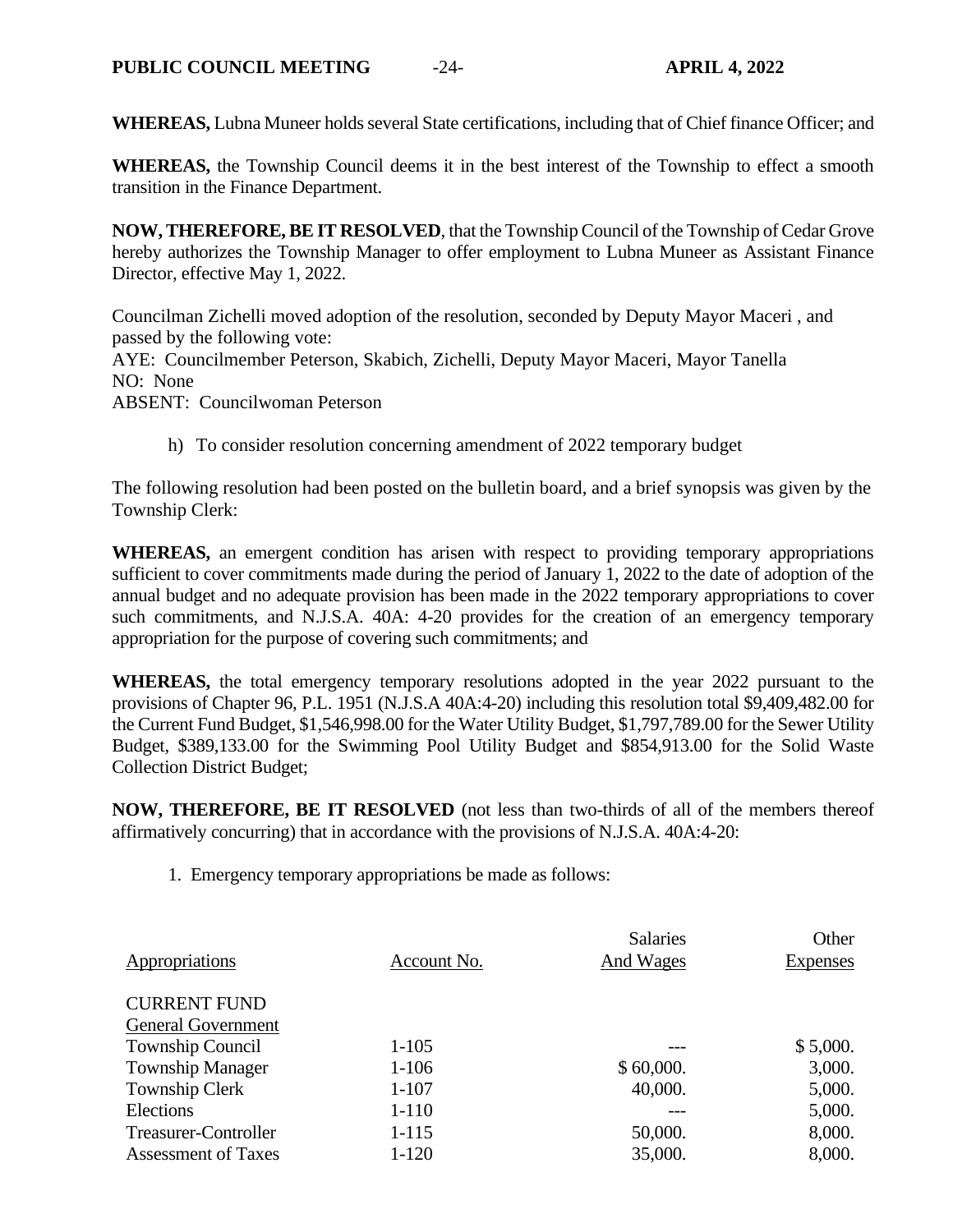| <b>Annual Audit</b>                                           | $1 - 154$ |          | 4,000.   |
|---------------------------------------------------------------|-----------|----------|----------|
| <b>Collection of Taxes</b>                                    | $1 - 130$ | 25,000.  | 2,000.   |
| <b>Legal Services</b>                                         | $1 - 140$ |          | 55,000.  |
| <b>Municipal Court</b>                                        | $1 - 145$ | 45,000.  | 30,000.  |
| <b>Municipal Prosecutor</b>                                   | $1 - 150$ |          | 7,000.   |
| Public Defender                                               | $1 - 150$ |          | 2,000.   |
| <b>Engineering Services</b>                                   | $1 - 155$ |          |          |
| Bldgs. & Grounds                                              | $1 - 160$ | 10,000.  | 5,000.   |
| <b>Planning Board</b>                                         | $1 - 165$ | 6,000.   | 3,000.   |
| <b>Zoning Board</b>                                           | $1 - 170$ | 6,000.   | 1,000.   |
| <b>Shade Trees</b>                                            | $1 - 175$ |          | 13,000.  |
| Downtown Advisory Comm.                                       | 1-186     |          | 8,000.   |
| Ins. Group Insurance                                          | 1-190     |          | 500,000. |
| Ins. - Workman's Comp.                                        | 1-190     |          | 30,000.  |
| Ins. – Other Premiums                                         | $1 - 190$ |          | 30,000.  |
| <b>Public Safety</b>                                          |           |          |          |
| Fire                                                          | $1 - 205$ |          | 60,000.  |
| Police                                                        | 1-210     | 500,000. | 130,000. |
|                                                               | $1-220$   | 2,000.   | 1,000.   |
| <b>Emergency Management</b><br><b>Inspection of Buildings</b> | $1 - 255$ | 40,000.  | 35,000.  |
| <b>Inspection of Plumbing</b>                                 | $1 - 256$ | 6,000.   |          |
|                                                               |           |          | 1,000.   |
| <b>Electrical Inspector</b>                                   | 1-259     | 6,000.   | 1,000.   |
| <b>Street and Roads</b>                                       |           |          |          |
| Road Repair & Maint.                                          | $1 - 305$ | 70,000.  | 2,000.   |
| Equip. Repair & Maint.                                        | 1-310     | 30,000.  | 4,000.   |
| <b>Snow Removal</b>                                           | 1-315     | 62,000.  | 130,000. |
| Vehicle Maintenance                                           | $1 - 650$ | $---$    | 60,000.  |
| Health & Welfare                                              |           |          |          |
| Board of Health                                               | $1 - 510$ | 20,000.  | 40,000.  |
| Senior Citizen Trans.                                         | $1-516$   | 10,000.  | 10,000.  |
| <b>Animal Control</b>                                         | $1 - 511$ |          | 8,000.   |
| Recreation & Education                                        |           |          |          |
| Library                                                       | $1 - 601$ | 80,000.  | 80,000.  |
| Parks & Playgrounds                                           | $1 - 605$ | 50,000.  | 5,000.   |
| <b>Celebration Public Events</b>                              | $1 - 610$ |          | 10,000.  |
| Recreation                                                    | $1 - 615$ | 90,000.  | 60,000.  |
| Miscellaneous                                                 |           |          |          |
| Contingency                                                   | 1-701     | ---      | 3,000.   |
| <b>Utility Expenses</b>                                       |           |          |          |
| <b>Utility Expenses and</b>                                   | $1 - 820$ |          | 300,000. |
| <b>Bulk Purchases</b>                                         |           |          |          |
| <b>Statutory Expenditures</b>                                 |           |          |          |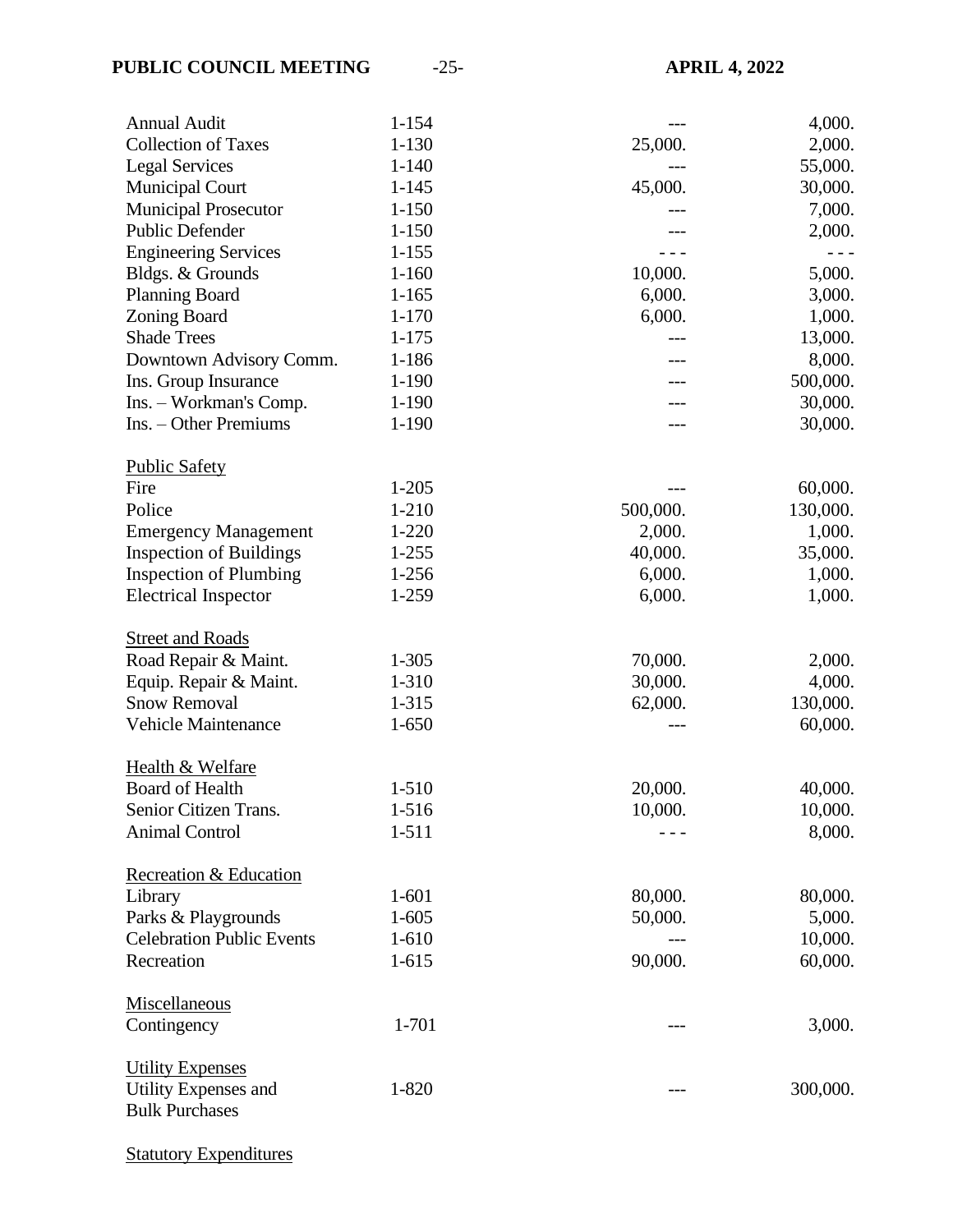| PUBLIC COUNCIL MEETING                                                                                                                  | $-26-$                  | <b>APRIL 4, 2022</b>     |                                      |
|-----------------------------------------------------------------------------------------------------------------------------------------|-------------------------|--------------------------|--------------------------------------|
| Social Security<br>Police & Firemen's Retirement<br><b>Public Employees Retirement</b>                                                  | 1-901<br>1-901<br>1-901 |                          | 40,000.<br>1,248,000.<br>216,000.    |
| Debt Service                                                                                                                            | 1-805                   | ---                      | 125,000.                             |
| <b>Capital Improvements</b>                                                                                                             |                         |                          |                                      |
| Capital Improvement Fund                                                                                                                | 1-1115                  |                          | 52,000.                              |
| <b>Total Current Fund</b>                                                                                                               |                         | \$1,243,000.             | \$3,345,000.                         |
| Water Utility Fund<br><b>Operating Appropriations</b><br><b>Statutory Expenditures</b><br><b>Total Water Utility</b>                    | 3-4100<br>3-4220        | \$240,000.<br>\$240,000. | \$500,000.<br>75,000.<br>\$575,000.  |
| <b>Sewer Utility Fund</b><br><b>Operating Appropriations</b><br><b>Statutory Expenditures</b><br><b>Total Sewer Utility</b>             | 4-5100<br>4-5220        | \$420,000.<br>\$420,000. | \$400,000.<br>139,000.<br>\$539,000. |
| <b>Swimming Pool Utility Fund</b><br><b>Operating Appropriations</b><br><b>Statutory Expenditures</b><br><b>Total Swim Pool Utility</b> | 5-6100<br>5-6220        | \$150,000.<br>\$150,000. | \$20,000.<br>14,000.<br>\$34,000.    |
| <b>Solid Waste Collection District</b><br><b>Operating Appropriations</b><br><b>Statutory Expenditures</b>                              | 9-9950<br>9-9220        | \$20,000.                | \$300,000.<br>3,000.                 |
| <b>Total Solid Waste Collection District</b>                                                                                            |                         | \$20,000.                | \$303,000.                           |

- 2. That said emergency temporary appropriations have been provided for in the 2022 municipal budgets of Current Fund, Water, Sewer, Swimming Pool Utility and Solid Waste Collection District Budgets.
- 3. That one certified copy of this resolution be filed with the Director of Local Government Services

Councilman Zichelli moved adoption of the resolution, seconded by Councilwoman Skabich, and passed by the following vote: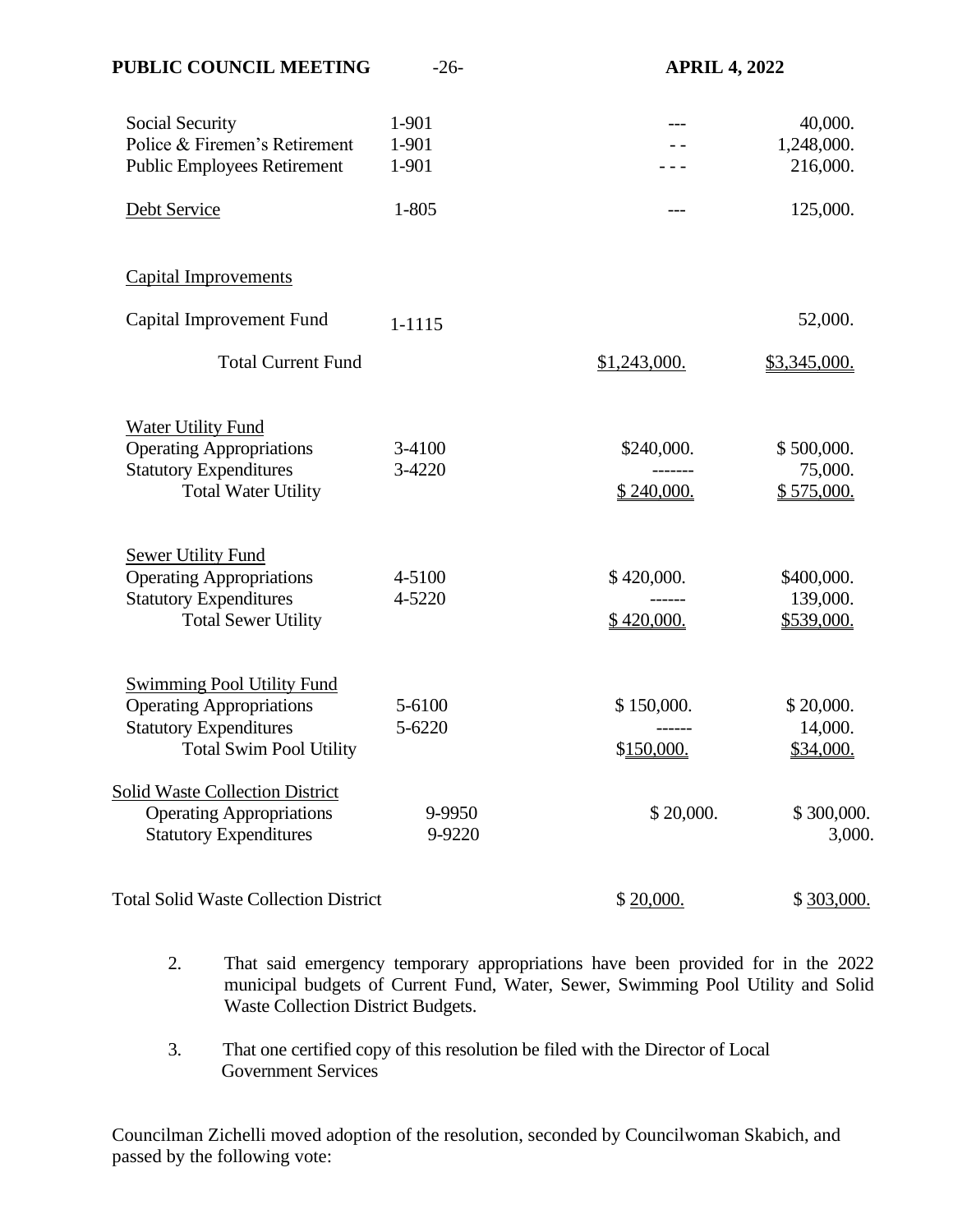AYE: Councilmember Skabich, Zichelli, Deputy Mayor Maceri, Mayor Tanella NO: None ABSENT: Councilwoman Peterson

i) To consider resolution concerning amendment of 2022 capital budget

The following resolution had been posted on the bulletin board, and a brief synopsis was given by the Township Clerk:

**WHEREAS,** the Township of Cedar Grove desires to amend the 2022 Capital Budget of said municipality by inserting various water utility improvements, various sewer utility improvements and various general improvements.

**NOW, THEREFORE, BE IT RESOLVED** by the Township Council of the Township of Cedar Grove as follows:

# AMENDMENT CAPITAL BUDGET OF THE TOWNSHIP OF CEDAR GROVE COUNTY OF ESSEX, NEW JERSEY

# PROJECTS SCHEDULE FOR 2022 METHOD OF FINANCING

| Project                               | Estimated<br>Cost | Debt<br>Authorized | Department of<br>Transportation<br>Grant | Down Payment |
|---------------------------------------|-------------------|--------------------|------------------------------------------|--------------|
| Various General<br>Improvements       | \$1,725,000.00    | \$1,033,000.00     | \$640,000.00                             | \$52,000.00  |
| Various Water Utility<br>Improvements | \$75,000.00       | \$70,000.00        |                                          | \$5,000.00   |
| Various Sewer Utility<br>Improvements | \$225,000.00      | \$214,000.00       |                                          | \$11,000.00  |

Deputy Mayor Maceri moved adoption of the resolution, seconded by Councilman Zichelli, and passed by the following vote:

AYE: Councilmember Skabich, Zichelli, Deputy Mayor Maceri, Mayor Tanella NO: None ABSENT: Councilwoman Peterson

j) To consider resolution concerning approval of raffle application  $-$  CG Elks

The following resolution had been posted on the bulletin board, and a brief synopsis was given by the Township Clerk:

**WHEREAS,** an application for raffle license has been received from: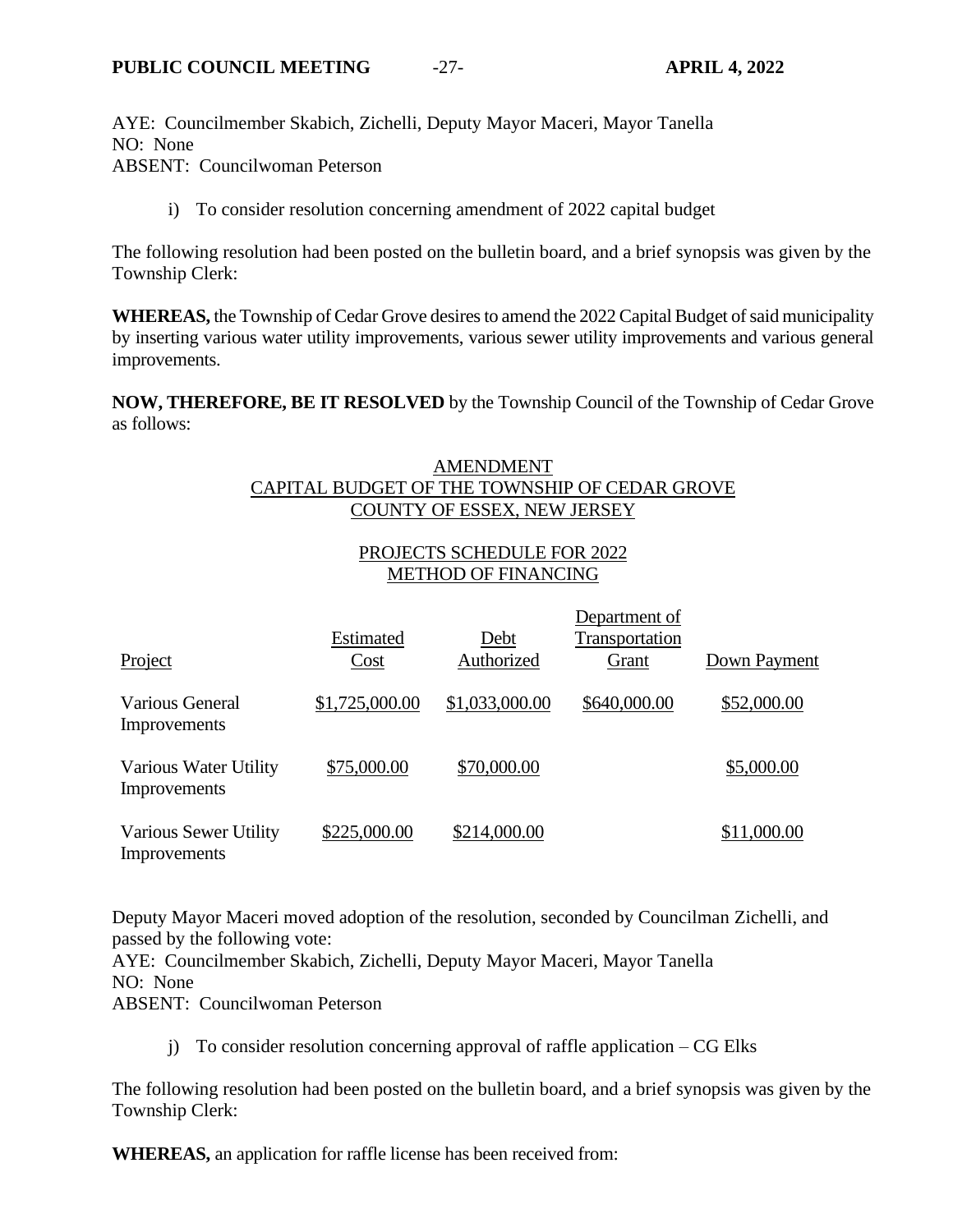## **APPLICANTS EVENTS, DATES TIMES & PLACE**

Cedar Grove Elks Lodge #2237 On-Premise 50/50 Raffle to be held 405 Bowden Rd. May 6, 2022 at 5:00 - 7:00 p.m. and Cedar Grove NJ 07009 June 25, 2022 at 10:00 a.m. – 4:30 p.m. at 405 Bowden Rd., Cedar Grove NJ 07009

**WHEREAS,** the fees have been paid, and the application has been reviewed by the Township Clerk and found acceptable.

**NOW, THEREFORE, BE IT RESOLVED** by the Township Council of the Township of Cedar Grove that it does hereby approve said application.

Councilman Zichelli moved adoption of the resolution, seconded by Councilwoman Skabich, and passed by the following vote: AYE: Councilmember Skabich, Zichelli, Deputy Mayor Maceri, Mayor Tanella NO: None ABSENT: Councilwoman Peterson

## **7. APPROVAL OF BILLS**

The Bill Resolution was read by title and amount as follows:

BE IT RESOLVED by the Township Council of the Township of Cedar Grove, County of Essex, New Jersey, that the attached summary of bills having been duly audited and found correct be and they are thereby ordered paid and that warrants be drawn on the Treasurer in the aggregate amount of \$212,681.96.

Councilman Zichelli moved adoption of the resolution, seconded by Deputy Mayor Maceri, and passed by the following vote: AYE: Councilmember Skabich, Zichelli, Deputy Mayor Maceri, Mayor Tanella NO: None

ABSENT: Councilwoman Peterson

# **8. CONTRACTS AND AGREEMENTS**

a) To consider resolution concerning execution of shared services agreement for health services with Township of Montclair

The following resolution had been posted on the bulletin board, and a brief synopsis was given by the Township Clerk:

## **RESOLUTION AUTHORIZING EXECUTION OF AN INTERLOCAL AGREEMENT WITH THE TOWNSHIP OF MONTCLAIR FOR THE FURNISHING OF HEALTH SERVICES**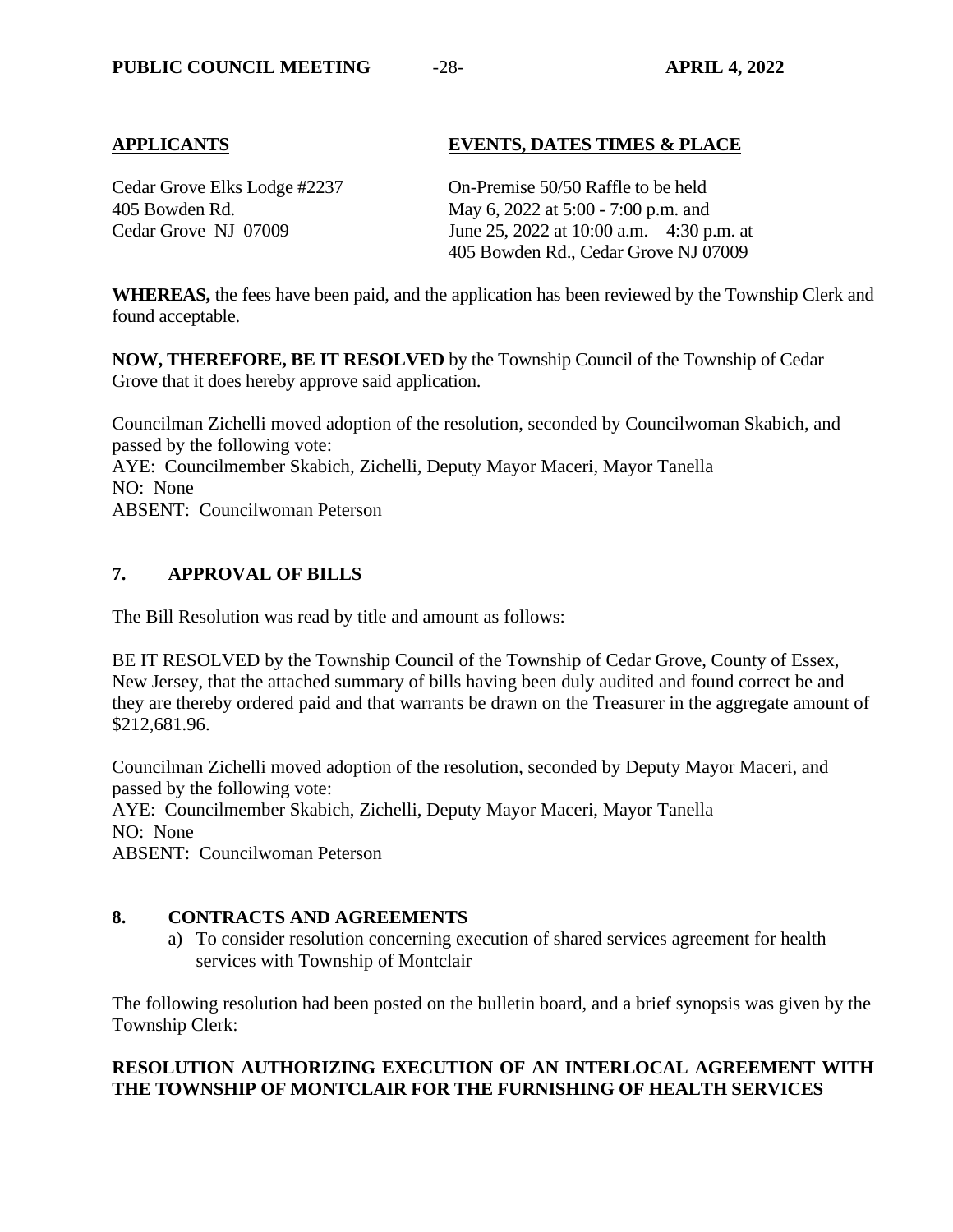**WHEREAS**, the Township of Cedar Grove desires to enter into an interlocal agreement with the Township of Montclair pursuant to which Montclair will furnish health services of a technical and professional nature to the Township of Cedar Grove, pursuant to N.J.S.A.26:3A-2-1 et seq.; and

**WHEREAS**, the New Jersey Uniform Shared Services and Consolidation Act, N.J.S.A. 40A:65-1 et seq., (the "Act") encourages municipalities and other local contracting units to enter into interlocal and other agreements for shared services in order to reduce property taxes through the reduction of local expenses; and

**WHEREAS**, the Act provides that municipalities may enter into agreements to provide or receive any service that each municipality is empowered to receive or provide within its own jurisdiction; and

**WHEREAS**, the Township Council has determined that it is in the best interests of the Township to receive health services from the Township of Montclair in exchange for payments to be made by the Township.

**NOW, THEREFORE, BE IT RESOLVED** by the Township Council of the Township of Cedar Grove, County of Essex, that the Mayor and Township Manager are hereby authorized to execute an agreement with the Township of Montclair to receive health services from the Township of Montclair.

Councilman Zichelli moved adoption of the resolution, seconded by Councilwoman Skabich, and passed by the following vote:

AYE: Councilmember Skabich, Zichelli, Deputy Mayor Maceri, Mayor Tanella NO: None

ABSENT: Councilwoman Peterson

b) To consider resolution authorizing execution of Redevelopment Agreement – May 36 Cliffside Drive Urban Renewal LLC

The following resolution had been posted on the bulletin board, and a brief synopsis was given by the Township Clerk:

**RESOLUTION OF THE TOWNSHIP OF CEDAR GROVE, COUNTY OF ESSEX, NEW JERSEY AUTHORIZING AND DIRECTING THE TRANSFER AND EXECUTION OF A REDEVELOPMENT AGREEMENT WITH MAY 36 CLIFFSIDE DRIVE URBAN RENEWAL LLC AS REDEVELOPER OF THE PROPERTY LOCATED AT 36 CLIFFSIDE DRIVE, WHICH PROPERTY IS IDENTIFIED AS BLOCK 280, LOTS 247, 320, 330, 551.1 AND 552, AS SHOWN ON THE OFFICIAL TAX MAP OF THE TOWNSHIP OF CEDAR GROVE, IN ACCORDANCE WITH THE REDEVELOPMENT PLAN (36 Cliffside)**

**WHEREAS**, the Township of Cedar Grove, in the County of Essex, New Jersey (the "**Township**"), a public body corporate and politic of the State of New Jersey (the "**State**"), is authorized pursuant to the Local Redevelopment and Housing Law, N.J.S.A. 40A:12A-1 to -89 (the "**Redevelopment Law**"), to determine whether certain parcels of land within the Township constitute an area in need of rehabilitation and/or an area in need of redevelopment; and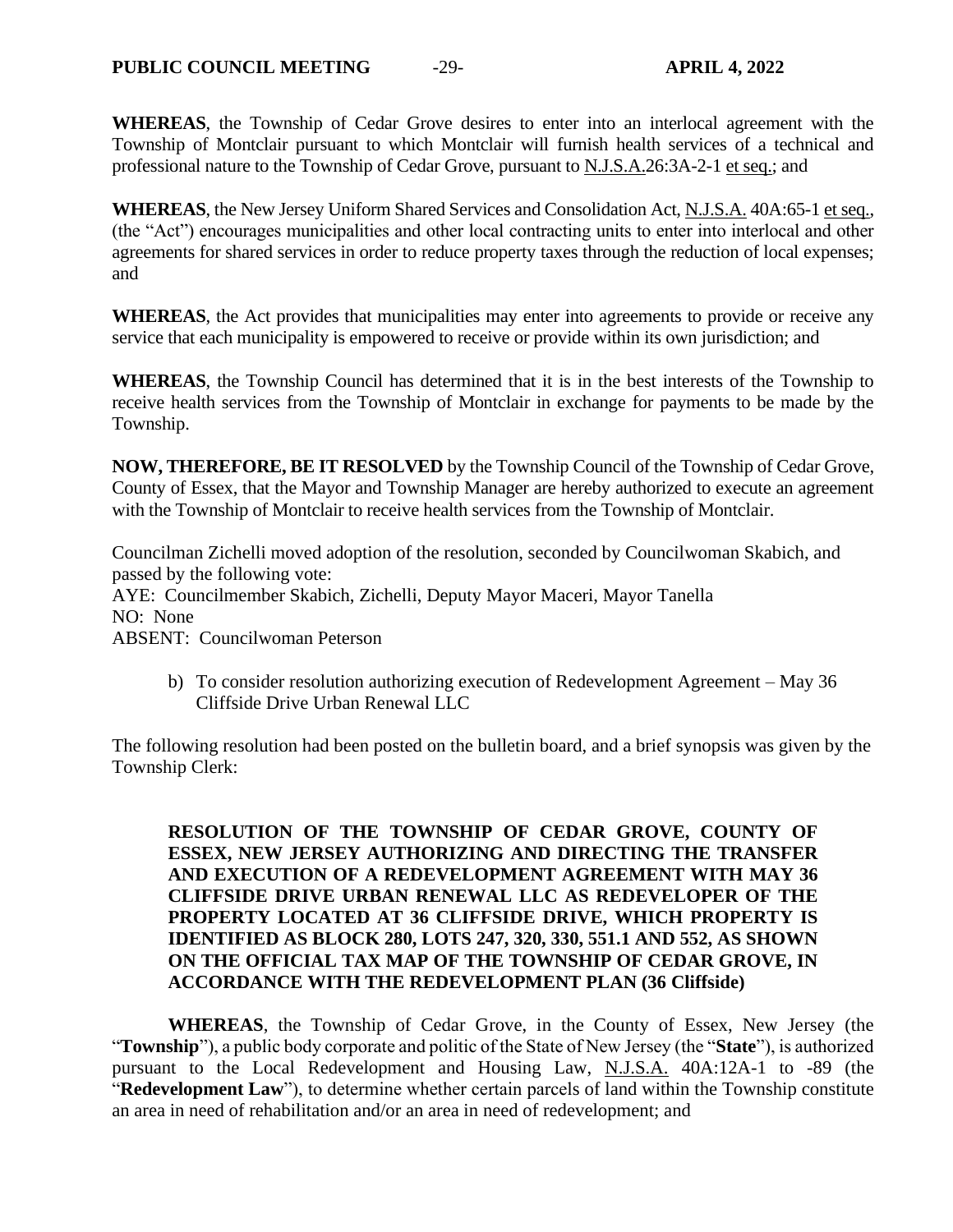**WHEREAS**, N.J.S.A. 40A:12A-6 of the Redevelopment Law authorizes the governing body of any municipality, by resolution, to have its Planning Board conduct a preliminary investigation to determine whether an area of the municipality is a non-condemnation "area in need of redevelopment" pursuant to the criteria contained in N.J.S.A. 40A:12A-5; and

**WHEREAS**, on August 9, 2021, the Mayor and Township Council adopted a Resolution authorizing and directing the Planning Board of the Township of Cedar Grove (the "**Planning Board**") to undertake a preliminary investigation to determine if certain property located at 36 Cliffside Drive, which property is identified as Block 280, Lots 247, 320, 330, 551.1, and 552, as shown on the official Tax Map of the Township (the "**Study Area**"), constituted a non-condemnation "area in need of redevelopment," in accordance with the Redevelopment Law; and

**WHEREAS**, the Planning Board, after conducting the required investigation and holding a public hearing on September 21, 2021, recommended that the Study Area met the statutory criteria for a non-condemnation area in need of redevelopment; and

**WHEREAS**, on October 4, 2021, the Township Council adopted a Resolution accepting the Planning Board's recommendation that the Study Area was found to meet the necessary statutory criteria, and designated the entire Study Area as a non-condemnation Area in Need of Redevelopment (the "**Property**"); and

**WHEREAS**, on October 18, 2021, the Township Council adopted a Resolution amending the Resolution adopted on October 4, 2021; and

**WHEREAS**, pursuant to the provisions of N.J.S.A. 40A:12A-7(e)-(f) and N.J.S.A. 40A:12A-15 of the Redevelopment Law, the Township's staff and/or Planning Board professionals are permitted to prepare a redevelopment plan; and

**WHEREAS**, a redevelopment plan for the Property titled "36 Cliffside Drive Redevelopment Area Redevelopment Plan", was prepared by Benecke Economics and submitted to the Township Council (the "**Redevelopment Plan**"); and

**WHEREAS**, on October 19, 2021, the Planning Board adopted a Resolution making recommendations regarding the Redevelopment Plan; and

**WHEREAS**, on December 6, 2021, the Township Council adopted the Redevelopment Plan by Ordinance #21-882, in accordance with N.J.S.A. 40A:12A-7(a) of the Redevelopment Law; and

**WHEREAS**, **36 Cliffside Drive LLC** (the "**Entity**") wishes to develop the Property, identified as Block 280, Lots 247, 320, 330, 551.1, and 552, and use it for the purpose of implementing the Redevelopment Plan; and

**WHEREAS**, on October 18, 2021, by Resolution, the Township Council conditionally designated the 36 Cliffside Drive LLC as the Redeveloper of the Property; and

**WHEREAS**, the Entity and the Township negotiated a redevelopment agreement providing for the development of the Property in accordance with the Redevelopment Plan (the "**Redevelopment Agreement**"); and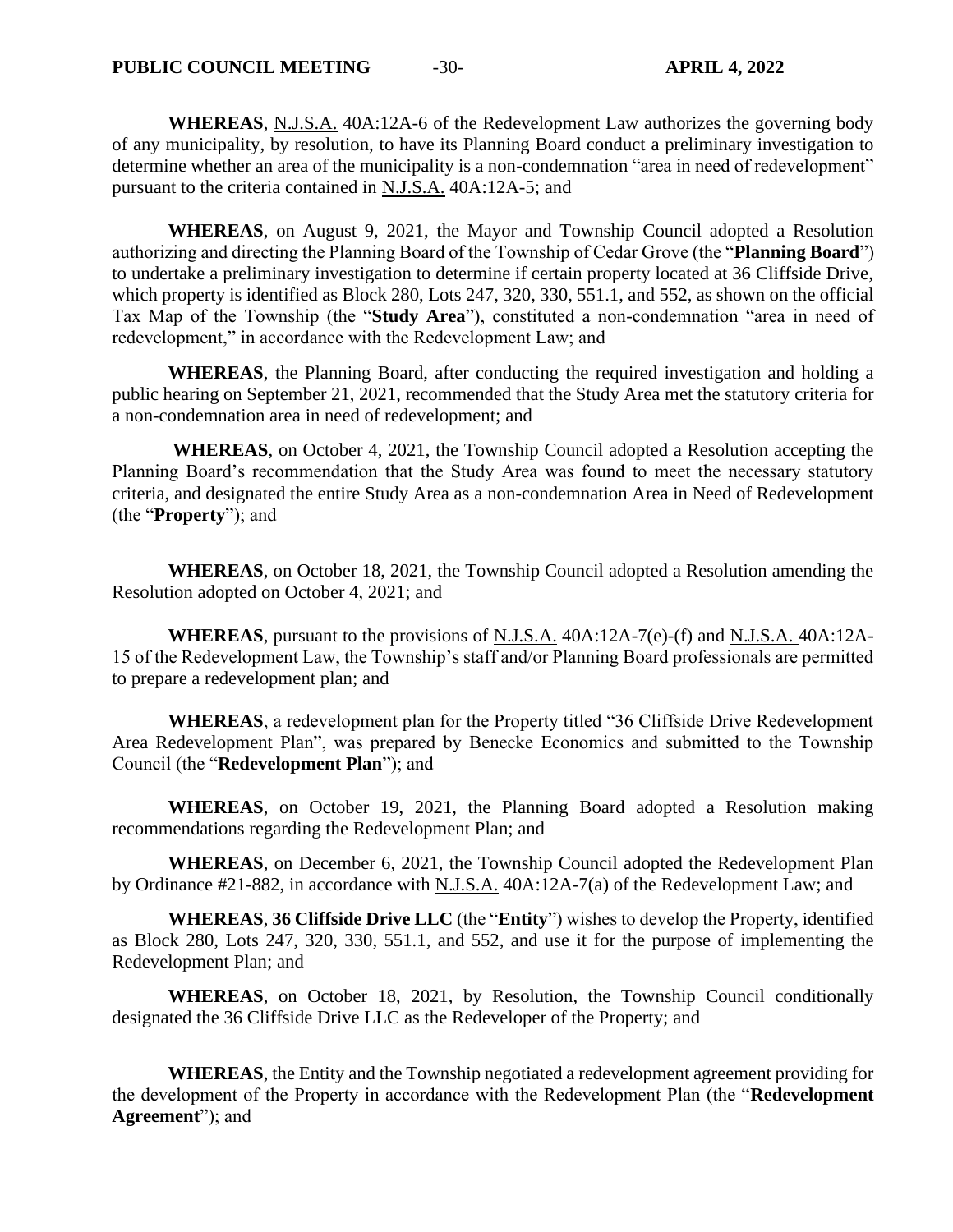**WHEREAS**, on January 24, 2022, by Resolution, the Township Council authorized and directed the execution of the Redevelopment Agreement with 36 Cliffside Drive LLC and recognized 36 Cliffside Drive as the redeveloper for the Project; and

**WHEREAS**, pursuant to the terms of the Redevelopment Agreement, 36 Cliffside Drive LLC, has requested permission to assign and transfer the redeveloper designation and redevelopment agreement from 36 Cliffside Drive LLC to **May 36 Cliffside Drive Urban Renewal LLC** (the "**Redeveloper**") as redeveloper of the Property; and

**WHEREAS**, the Township Council desires to accept the assignment and transfer of the redeveloper designation and redevelopment agreement and enter into the Redevelopment Agreement with May 36 Cliffside Drive Urban Renewal LLC as the Redeveloper for the redevelopment of the Property, which sets forth the rights and obligations of the respective parties as well as the anticipated time frame for the completion of certain tasks, as provided for and in accordance with the provisions of the Redevelopment Law.

# **NOW THEREFORE, BE IT RESOLVED BY THE TOWNSHIP COUNCIL OF THE TOWNSHIP OF CEDAR GROVE, NEW JERSEY AS FOLLOWS**:

**Section 1.** The aforementioned recitals are incorporated herein as though fully set forth at length.

**Section 2**. The Township Council recognizes **May 36 Cliffside Drive Urban Renewal LLC** as the redeveloper (the "Redeveloper") of the Property identified as Block 280, Lots 247, 320, 330, 551.1, and 552, as shown on the official Tax Map of the Township of Cedar Grove, as provided for and in accordance with the provisions of the Redevelopment Law.

**Section 3**. The Mayor and Clerk are hereby authorized and directed to execute the Redevelopment Agreement, with such revisions as deemed advisable by the Township Attorney, on behalf of the Township of Cedar Grove, acting as the redevelopment entity for the redevelopment of the Property by May 36 Cliffside Drive Urban Renewal LLC subject to further approval by the Township Council.

**Section 4**. This Resolution shall take effect immediately.

Deputy Mayor Maceri moved adoption of the resolution, seconded by Councilwoman Skabich, and passed by the following vote: AYE: Councilmember Skabich, Zichelli, Deputy Mayor Maceri, Mayor Tanella NO: None ABSTAIN: Councilman Zichelli ABSENT: Councilwoman Peterson

# **9. MEETING OPEN TO RESIDENTS OF THE TOWNSHIP WISHING TO BE HEARD ON ANY ITEM ON OR OFF THE AGENDA CONCERNING TOWNSHIP BUSINESS**

Mayor Tanella opened this portion of the meeting to anyone wishing to be heard.

Emmett Acocella; 321 Bowden Rd. – Mr. Acocella stated that there are underground springs on the Cliffside Drive property redevelopment site. Mr. Acocella voiced concerns of the possibility of